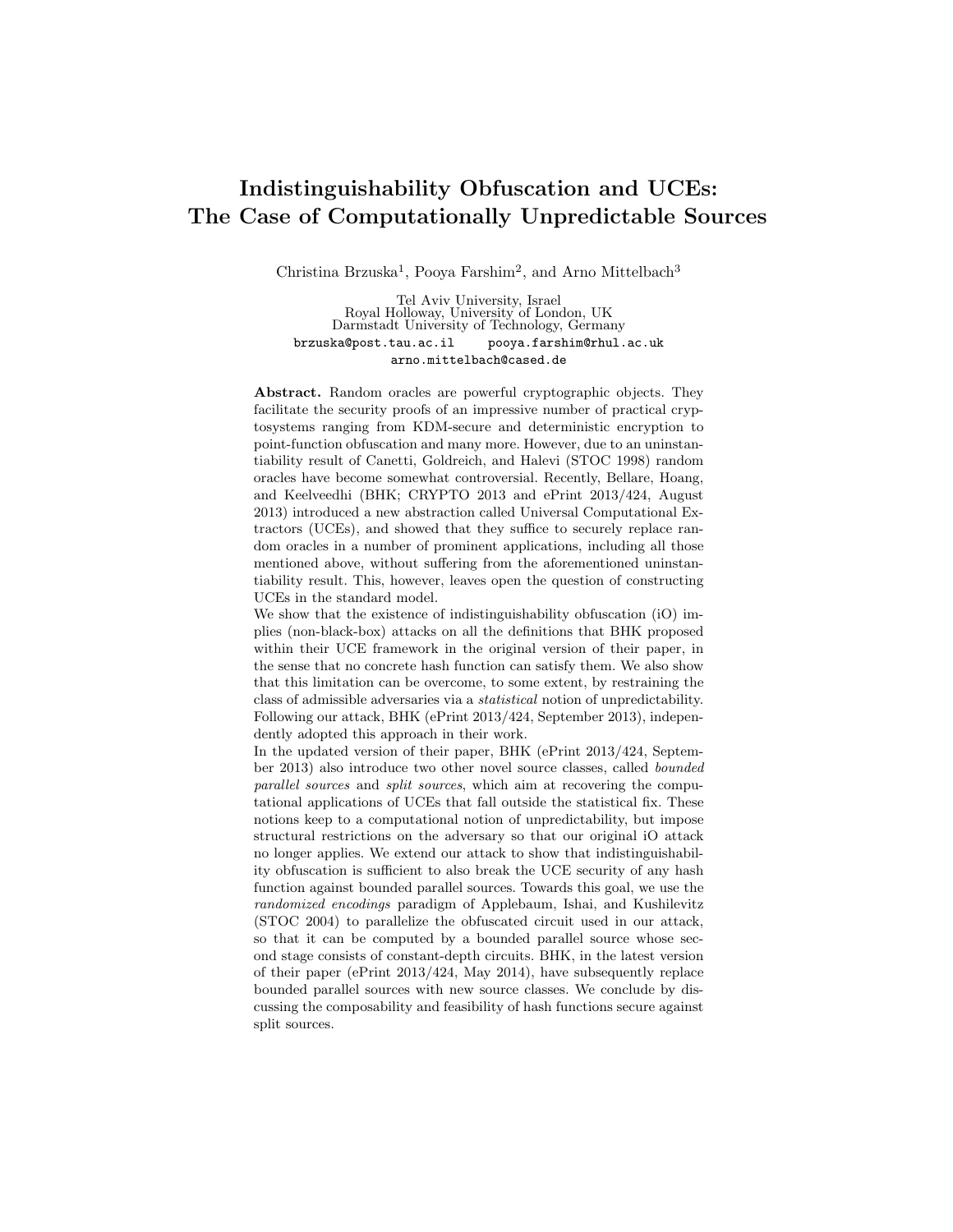Keywords Randomized encodings, obfuscation, UCE, random oracle

## 1 Introduction

Since their formal introduction in the seminal paper of Bellare and Rogaway [13], random oracles have found extensive use across a wide spectrum of cryptographic protocols. Their versatility has lead researchers to seek for a unified formalization of their useful properties, hoping that such a definition could be eventually realized. Canetti, Goldreich, and Halevi [20] proposed such a definition, but somewhat disappointingly, also proved a negative result which ruled out instantiations of random oracles in arbitrary (perhaps artificial) cryptographic protocols by any keyed hash functions. This negative result was subsequently extended in a number of works [35,25,22,32,7,21].

UCE security. Bellare, Hoang, and Keelvedhi (BHK) [8,9,10,12]<sup>1</sup> revisited the above question and formulated an attractive new security notion called Universal Computational Extractor (UCE). They were able to apply their framework to an interesting and diverse set of security goals, which included among other things, security under key-dependent attacks, security under related-key attacks, simultaneous hardcore bits, point-function obfuscation, garbling schemes, proofs of storage, and deterministic encryption. Recently, Matsuda and Hanaoka [33] used UCEs to also build CCA-secure public-key encryption schemes.

The UCE framework comes in two versions: a single-key version (UCE) and a multi-key version (mUCE). For a keyed hash function H, single-key UCE security is defined via a two-stage security game consisting of algorithms S and D, called the source and the distinguisher, respectively. In the first stage, the source is given access to an oracle HASH that, depending on a challenge bit  $b$ , implements either a random oracle or the concrete hash function with a randomly chosen key  $h$ k. The source terminates with some leakage  $L$ , which is then communicated together with hk to the distinguisher  $D$ . The distinguisher's goal is to guess the bit b, i.e., guess whether the source interacted with the random oracle or the hash function. The UCE advantage of the pair  $(S, D)$  is defined as the probability of returning the correct answer scaled away from one-half. (The stronger multi-key version is defined analogously by introducing Hash oracles for multiple keys and providing the keys together with leakage to the distinguisher.) We summarize this interaction schematically in Figure 1, and give the pseudocode in Figure 2. We refer the reader to the original work for an excellent philosophical perspective on this framework.

Without any restrictions UCE security cannot be achieved: the source can simply leak one of its oracle queries together with the corresponding answer to the distinguisher, which then can locally compute the hash value on the queried

<sup>&</sup>lt;sup>1</sup> Citation [8] refers to the CRYPTO 2013 proceedings version, [9] refers to its full version on Cryptology ePrint Archive from August 2013 prior to communicating our basic iO attack (presented in this paper), and [10] refers to the version from September/October 2013, and [12] refers to the latest version from May 2014.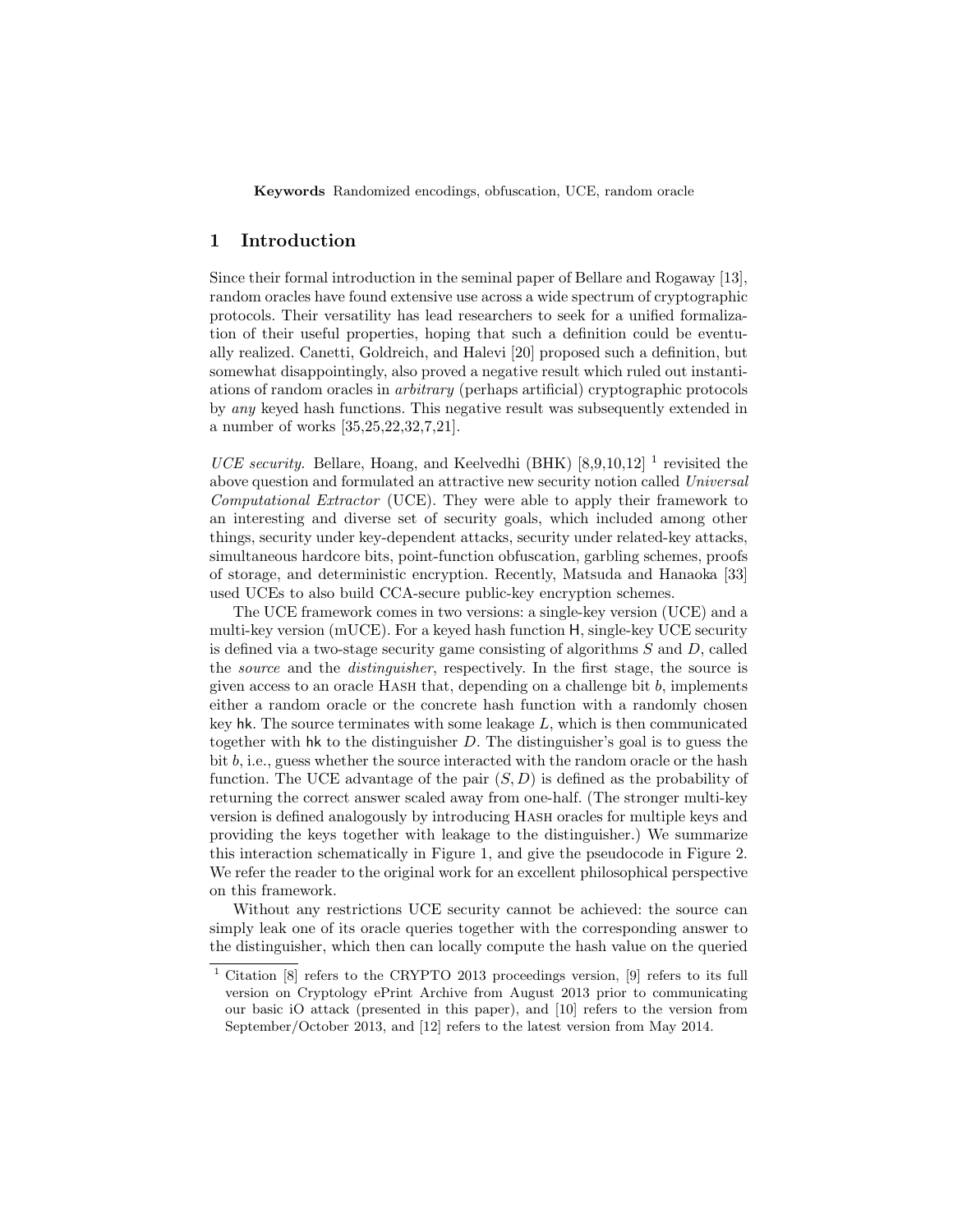

Fig. 1: Schematic of the UCE game.

Fig. 2: Pseudocode for the UCE game. Here  $H \cdot ol(\lambda)$ is a function which specifies the length of hash values.

point (the distinguisher knows the hash key) and compare it to the leaked hash value. Thus, the source needs to be somehow restricted, and this restriction forms the actual UCE definition: for a source class  $S$  we denote the UCE assumption with sources restricted to  $S$  by UCE $[S]$ . Prior to our work, BHK proposed two source classes via *unpredictability* and *reset security* conditions, which in turn gave rise to two notions called UCE1 and UCE2, respectively.

The UCE1 notion [8,9] is defined using an unpredictability game which requires that when the source is run with a random oracle, its leakage does not computationally reveal any of its queries. This is formalized by requiring that the probability that an efficient predictor  $P$  can guess a query of  $S$  when given  $L$  is negligible. Such a source is then called unpredictable, and leads to the following definition of UCE1 security: a hash function is UCE1 secure if the advantage of all efficient, unpredictable sources  $S$ , and all efficient distinguishers  $D$  in the UCE game is negligible. The stronger notion of UCE2 security is defined analogously by requiring that the source satisfies the weaker requirement of reset security.

Following our obfuscation-based attack (that we describe next and that we communicated to BHK in August 2013 [11]), the UCE1 and UCE2 notions were revised in [10] and additional restrictions on sources were imposed. We will be discussing these shortly, after presenting our first attack.

An obfuscation-based attack on UCE1. Our first attack, described in Section 3, targets the original UCE notions UCE1 and UCE2, and is based on a recent breakthrough in the construction of obfuscation schemes. Garg et al. [24] give a candidate construction for the so-called notion of indistinguishability obfuscation [6] based on intractability assumptions related to multi-linear maps. Our attack shows that any UCE1 construction would need to falsify one of these assumptions. Put differently, if indistinguishability obfuscation exists, then UCE1 security (and hence also the stronger UCE2 security) cannot be achieved.

Roughly speaking, a secure indistinguishability obfuscation (iO) scheme assures that the obfuscations of any two circuits that implement the same function are computationally indistinguishable. Our attack uses this primitive as follows. The source picks a random point x, and queries it to HASH to get  $y$ . It then prepares an iO of the Boolean circuit  $(H(\cdot, x) = y)$ , and leaks it to the distinguisher as L. The distinguisher now plugs the hash key hk into this obfuscated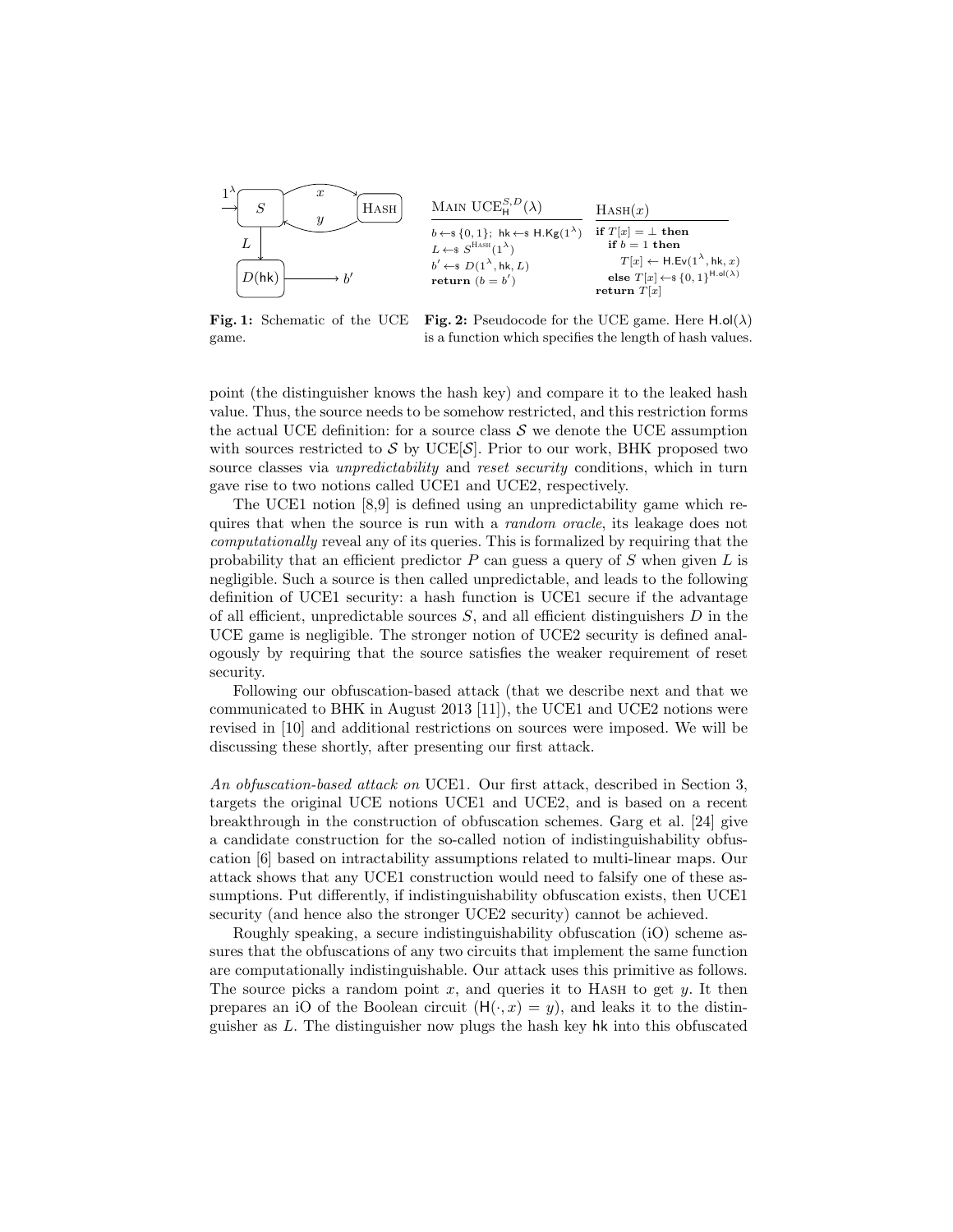circuit and returns whatever the circuit outputs. It is easy to see that the distinguisher recovers the challenge bit correctly with an overwhelming probability. What is less clear, however, is whether or not the source is unpredictable. Recall that the unpredictability game operates with respect to a random oracle. Let us now assume, for simplicity, that  $|h\mathbf{k}| < |y|/2$  (we will not need to rely on this assumption in our full attack). For any x, there are at most  $2^{|h\mathsf{k}|}$  possible values for  $H(hk, x)$ , and a random y would be one of them with probability at most  $2^{|hk|}/2^{|y|} < 2^{-|y|/2}$ , which is negligible. Consequently, the obfuscated circuit implements the constant zero function with overwhelming probability. This allows us to apply the security of the obfuscator to conclude the attack: the obfuscated circuit does not leak any more information about  $x$  than the zero function would, and since  $x$  was chosen randomly, it remains hidden from the view of any efficient predicator.

Salvaging UCE. Assuming the existence of indistinguishability obfuscation, we ask to what extent UCE can be salvaged. That is, do there exist other UCE assumptions that allow recovering (some of) the originally presented applications? We partially salvage UCEs by modifying the unpredictability condition and letting the predictor run in unbounded time. This statistical notion of unpredictability restricts the class of admissible sources such that the source implementing the iO attack falls outside it: an unbounded predictor can reverse-engineer the computationally secure obfuscator. This modification is validated by the work of Goldwasser and Rothblum [26] who show that a statistical analogue of iO is impossible unless the polynomial hierarchy collapses to its second level. As we discuss in Section 3.2, a large number of interesting applications (such as KDM and RKA security) survives under this definition.

After communicating our attack, BHK independently suggested the statistical patch [10]. In the revised version of their paper [10], they recast their proofs of security to rely only on statistical unpredictability for all applications where this is possible. We refer to [10] for details on the applications that can be salvaged by statistical UCE1. As mentioned earlier, not all applications can be salvaged by statistical unpredictability. Hence, BHK also present two additional UCE notions based on computational unpredictability, which together with the statistical patch allowed them to fully recover their original set of applications in light of the aforementioned iO attack. We discuss these next.

Computational UCE. Some applications discussed in [8,9], specifically hardcore functions, deterministic public-key encryption (D-PKE), message-locked encryption (MLE), and OAEP rely on computational unpredictability in an intrinsic way; that is, the reduction only works if the predictor is bound to run in polynomial time. For instance, the source presented in [8,9] for D-PKEs produces leakage which contains encryptions of messages that have been sent to the Hash oracle. An unbounded predictor can easily decipher the ciphertexts and predict Hash queries of the source.

Following the above attack, in the updated version of their paper, BHK [10] propose two novel UCE notions by imposing additional restrictions on the way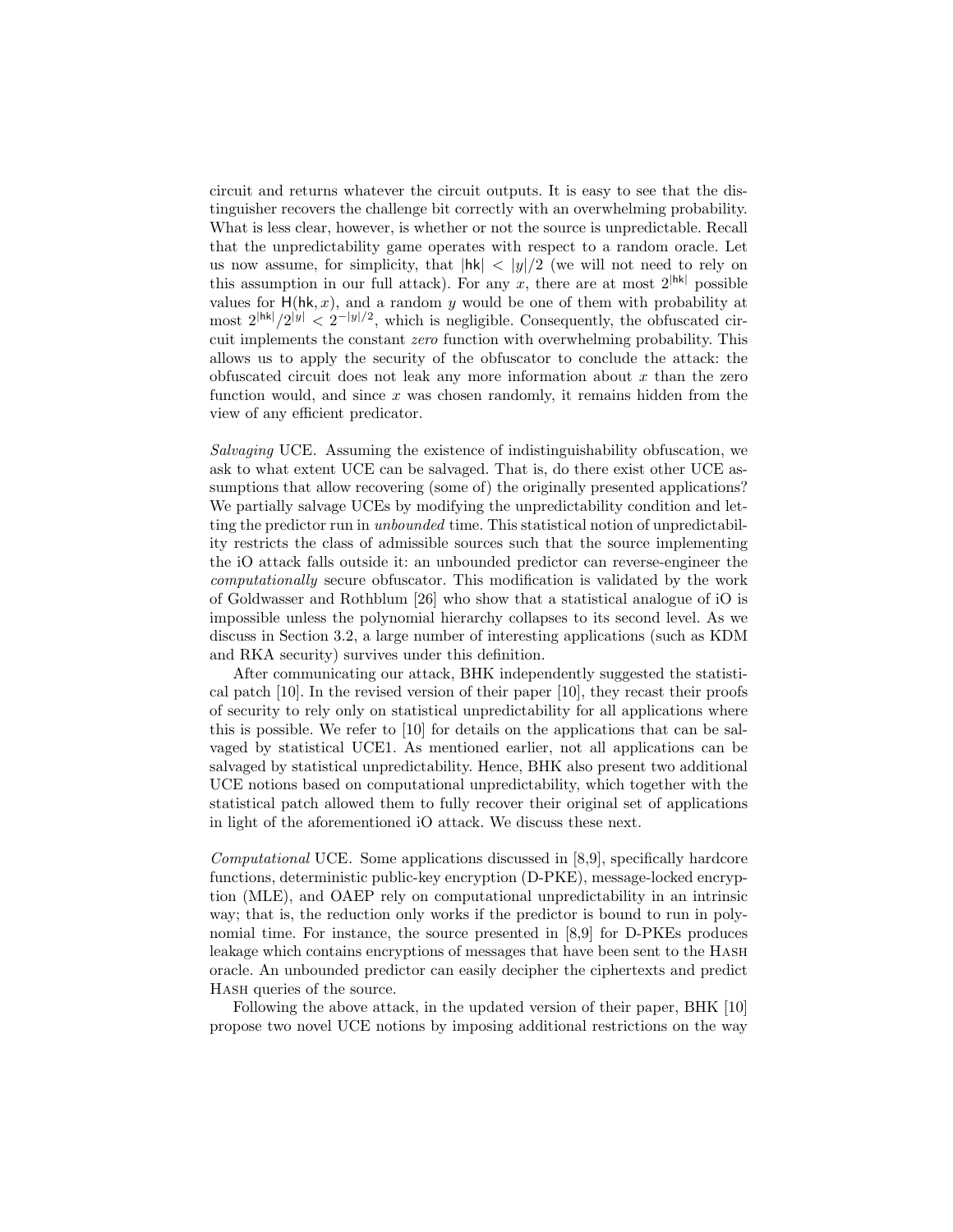the source operates, while keeping the original computational unpredictability game. The goal here is that these restrictions are sufficiently strong to circumvent our attack, but weak enough so that successful security reductions can be established.

To recover D-PKEs, MLEs, and OAEP, BHK propose a new UCE assumption based on computational unpredictability restricted to so-called bounded parallel sources. Such a source splits into two stages  $S_0$  and  $S_1$ . In the first phase, algorithm  $S_0$  prepares a vector of strings. In the second phase, independent instances of  $S_1$  for each entry in the previously prepared vector are run in parallel. Each instance gets access to the Hash oracle and their combined outputs make up the final leakage. To circumvent our attack two restrictions on  $S_1$  are imposed: its runtime and number of HASH queries (per instance). The idea here is that computing the obfuscation of a hash function is "too costly," and hence the attack cannot be mounted.

In Section 4 we show that this refined notion still falls prey to a similar, but somewhat more complex attack. The idea is to split the iO attack into two stages consisting of a high-complexity first stage and a parallelizable second stage. To this end, we use the powerful randomized encodings paradigm of Applebaum, Ishai, and Kushilevitz [2] to bring down the complexity of the second stage of the attack. The randomized encoding  $f(x; r)$  of  $f(x)$  is simply an encoding of  $f(x)$  such that a decoder dec can retrieve the original value  $f(x)$  from it, i.e.,  $\det(\hat{f}(x; r)) = f(x)$ . In addition, a randomized encoding specifies an efficient simulator Sim such that for all x the distributions  $\hat{f}(x; r)$  over uniformly chosen r and  $\text{Sim}(f(x))$  are computationally indistinguishable. These properties combined allow us to show that we can adapt our original attack such that the source does not leak the obfuscated circuit but rather a randomized encoding of it. This alone, however, is still not enough for an attack with the restrictions of bounded parallel sources. Finally, we utilize a special form of decomposable randomized encodings [31] to realize an attack. Such encodings have the property that each output bit of  $\hat{f}(x; r)$  depends on at most a *single* bit of x (but possibly on the entire string  $r$ ). The randomized encoding of Applebaum, Ishai, and Kushilevitz [3] is decomposable and supports all functions in  $\mathcal{P}/poly$ . We show how to use such an encoding scheme to split the computation of the encoding into two phases: a complex first preprocessing phase which does not depend on the actual input and a very simple second stage which can be parallelized and where each parallel instance essentially only has to drop one of two bits. We show that this second stage (which will correspond to  $S_1$ ) can be implemented by constant-depth circuits consisting only of very few gates. This application of decomposable randomized encodings could be of interest also in other scenarios where efficiently computing an encoding is important and preprocessing is possible. In the latest version of their paper [12] BHK has removed bounded parallel sources and replaced them by new source classes to recover the original applications.

While bounded parallel sources suffice to also recover simultaneous hardcore functions, BHK propose a second, simpler UCE assumption based on split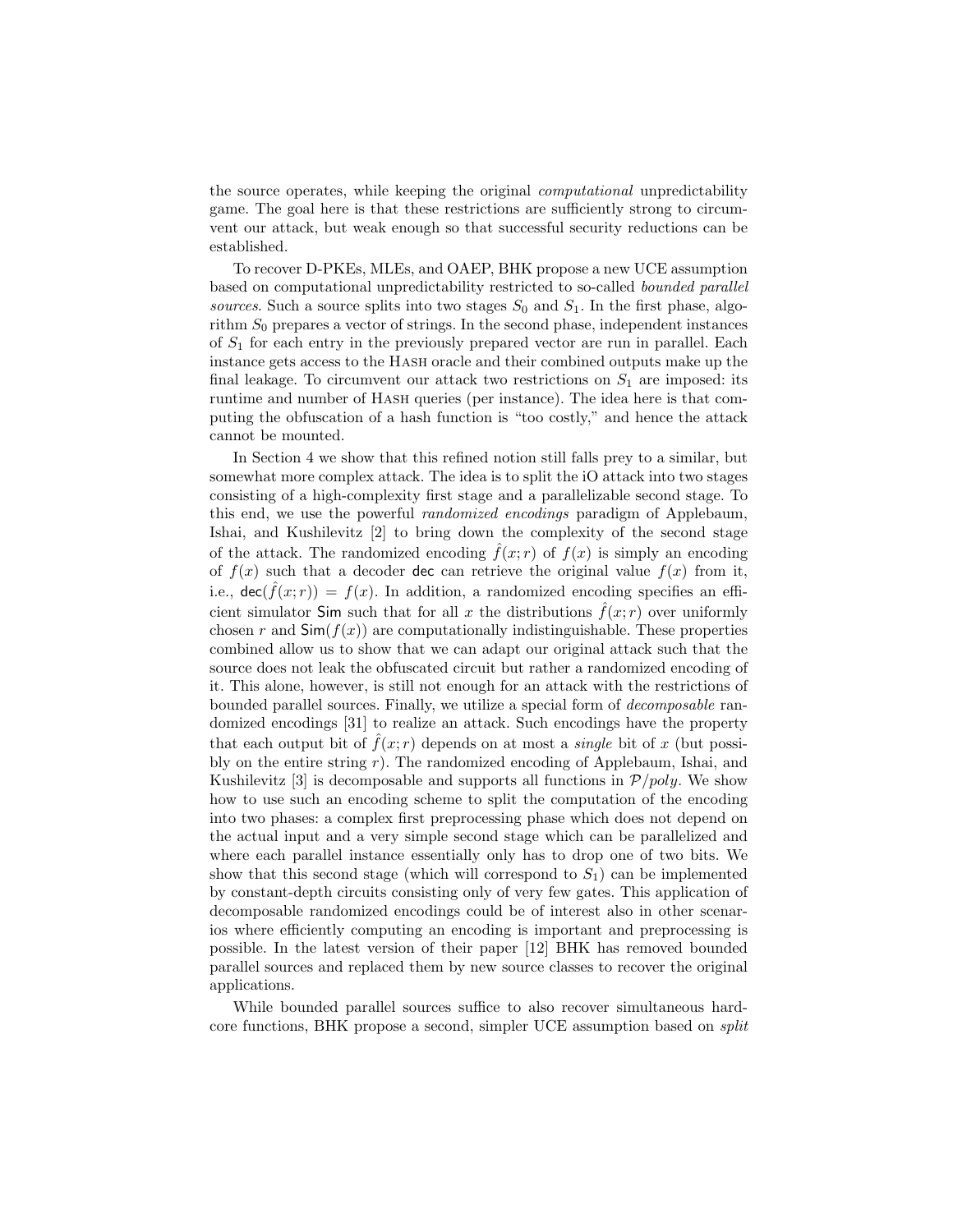| MAIN UCE <sub>H</sub> <sup>S,D</sup> ( $\lambda$ )                                                                                                                               | MAIN Pred $^P_S(\lambda)$                                                                                                                                                                                         | MAIN Reset ${}_{S}^{R}(\lambda)$<br>Dom $\leftarrow \emptyset$ ; $L \leftarrow \$ S^{HASH}(1^{\lambda})$ ;<br>$b \leftarrow s \{0, 1\}$<br>if $b=0$ then<br>for $x \in$ Dom do<br>$T[x] \leftarrow \{0,1\}^{\text{H.ol}(\lambda)}$ |
|----------------------------------------------------------------------------------------------------------------------------------------------------------------------------------|-------------------------------------------------------------------------------------------------------------------------------------------------------------------------------------------------------------------|------------------------------------------------------------------------------------------------------------------------------------------------------------------------------------------------------------------------------------|
| $b \leftarrow s \{0, 1\}$ ; hk $\leftarrow s$ H.Kg( $\lambda$ )<br>$L \leftarrow s S^{HASH}(1^{\lambda})$<br>$b' \leftarrow$ $D(1^{\lambda}, \text{hk}, L)$<br>return $(b = b')$ | done $\leftarrow$ false; $Q \leftarrow \emptyset$<br>$L \leftarrow$ $S^{HASH}(1^{\lambda})$ ; done $\leftarrow$ true<br>$Q' \leftarrow \$ P^{\text{HASH}}(1^{\lambda}, L)$<br>return $(Q \cap Q' \neq \emptyset)$ |                                                                                                                                                                                                                                    |
| HASH(x)<br>if $T[x] = \perp$ then<br>if $b=1$ then<br>$T[x] \leftarrow H.Ev(1^{\lambda}, hk, x)$<br>else $T[x] \leftarrow \{0, 1\}^{\text{H.ol}(\lambda)}$<br>return $T[x]$      | HASH(x)<br>if done $=$ false then<br>$Q \leftarrow Q \cup \{x\}$<br>if $T[x] = \perp$ then<br>$T[x] \leftarrow \{0,1\}^{\text{H.ol}(\lambda)}$<br>return $T[x]$                                                   | $b' \leftarrow \mathcal{B} R^{HASH}(1^{\lambda}, L);$<br>return $(b' = b)$<br>HASH(x)<br>Dom $\leftarrow$ Dom $\cup \{x\}$<br>if $T[x] = \perp$ then<br>$T[x] \leftarrow \{0,1\}^{\text{H_o}(x)}$<br>return $T[x]$                 |

Fig. 3: The UCE security game together with the unpredictability and reset-security games.

sources. A split source consists of two parts  $S_0$  and  $S_1$ , in which each part independently contributes to the leakage sent to the distinguisher. The idea is that none of these sub-sources gets direct access to the Hash oracle. Rather, algorithm  $S_0$  defines the queries (without access to any hash values) and algorithm  $S_1$  gets to see the hash values but not the queries. As for our attack, note that the associated source needs to know both the query  $x$  and its hash value  $y \leftarrow$  HASH $(x)$  in order to compute the circuit  $(H(\cdot, x) = y)$ . We discuss split sources in a larger context and present necessary conditions for a hash function to achieve split-source UCE security in the full version of this work [19]. For example, we show that in order to prove the security of a hash function H, one needs to show that the function that maps  $x$  to the obfuscation of the circuit  $H(\cdot, x)$  must not be one way. We also discuss intricacies regarding composition of such functions with one-way permutations, and show that such a composition does not harm standard notions such as collision resistance, pseudorandomness (and indeed statistical UCE1 security) but provably fails for split-source security. We present this discussion in the full version.

To conclude, although UCEs strengthen our confidence in the security of many practical schemes in the random-oracle model, our attacks highlight the need for a thorough assessment of definitional choices that can be made within the UCE framework. This assessment, in addition to instantiability questions, should also include studying concrete instantiations of UCEs such as the SHA family [34] in HMAC mode, as suggested by BHK [8].

## 2 Preliminaries

*Notation*. We denote by  $\lambda \in \mathbb{N}$  the security parameter, which is implicitly given to all algorithms (if not explicitly stated so) in the unary representation  $1^{\lambda}$ . By  $\{0,1\}^{\ell}$  we denote the set of all bit-strings of length  $\ell$ , and by  $\{0,1\}^*$  the set of all bit-strings of finite length. For two strings  $x_1, x_2 \in \{0, 1\}^*$  their concatenation is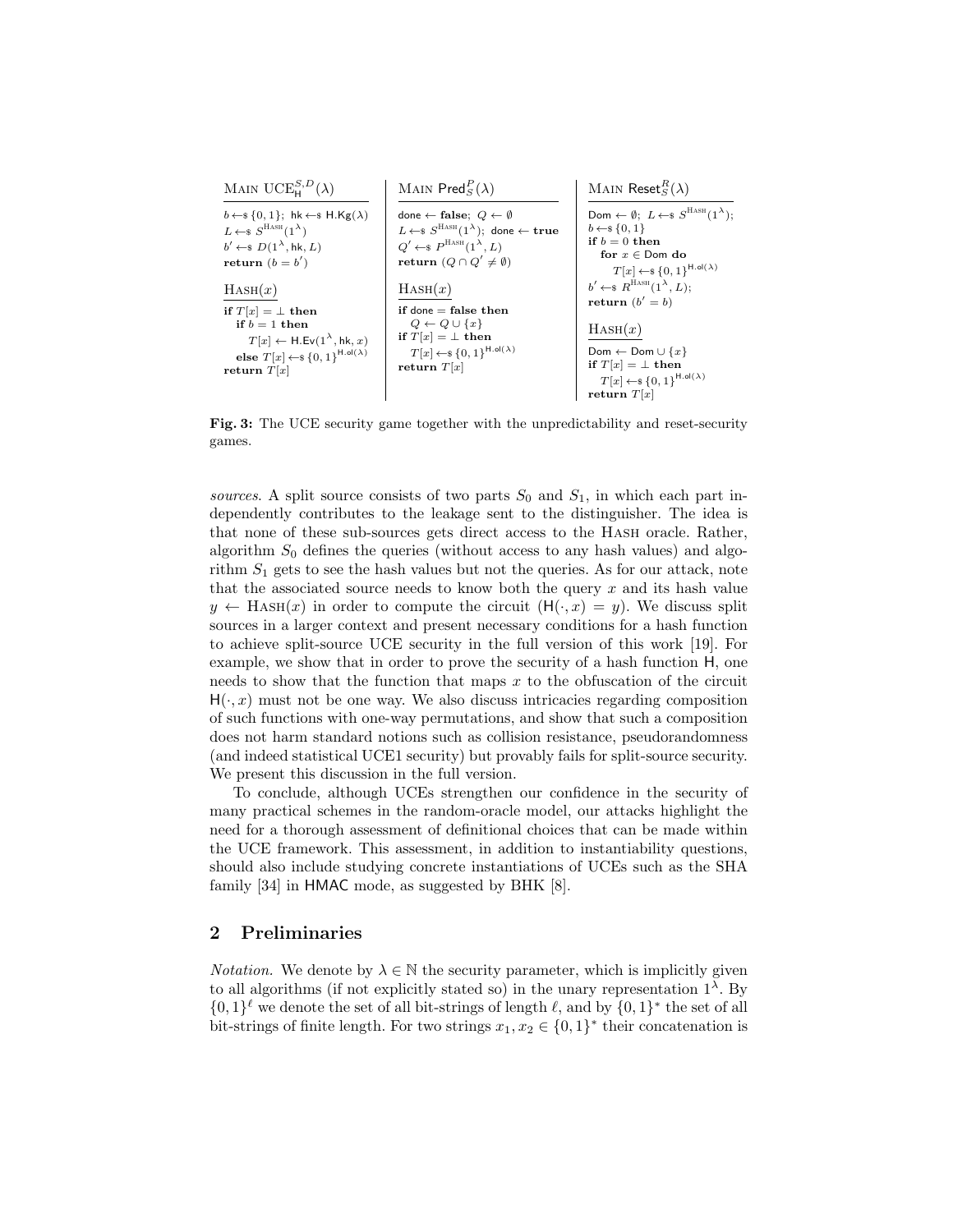written as  $x_1||x_2$ . The length of x is denoted by |x| and  $x[i]$  is the i-th bit of x. For a finite set  $X$ , we denote the action of sampling x uniformly at random from X by  $x \leftarrow s X$ , and denote the cardinality of X by |X|. Algorithms are assumed to be randomized, unless otherwise stated. We call an algorithm efficient or **PPT** if it runs in time polynomial in the security parameter. By  $y \leftarrow \mathcal{A}(x; r)$ we denote that y was output by algorithm  $A$  on input x and randomness r. If A is randomized and no randomness is specified, then we assume that  $\mathcal A$  is run with freshly sampled uniform random coins, and write this is as  $y \leftarrow s \mathcal{A}(x)$ . We often refer to algorithms, or tuples of algorithms, as adversaries. We say a function negl( $\lambda$ ) is negligible if  $|negl(\lambda)| \in \lambda^{-|\omega(1)|}$ . In this paper we deploy the game-playing framework of Bellare and Rogaway [14] with the augmented game procedures described in [36].

Syntax of hash functions. In line with  $[8]$ , we consider the following formalization of hash functions. A function family H is a five tuple of PPT algorithms (H.Kg, H.Ev, H.kl, H.il, H.ol) as follows. The algorithms H.kl, H.il, and H.ol are deterministic and on input  $1^{\lambda}$  define the key length, input length, and output lengths, respectively. (We have adopted the simplified notion from [8] here.) The key generation algorithm H.Kg gets the security parameter  $1^{\lambda}$  as input and outputs a key hk  $\in \{0,1\}^{\text{H.kl}(\lambda)}$ . The deterministic evaluation algorithm H.Ev takes as input the security parameter  $1^{\lambda}$ , a key hk, a message  $x \in \{0,1\}^{\text{H},\text{il}(\lambda)}$  and generates a hash value  $H.Ev(1^{\lambda}, hk, x) \in \{0, 1\}^{H.oI(\lambda)}$ .

UCE game. Let  $H = (H.Kg, H.Ev, H.kl, H.il, H.ol)$  be a hash function and  $(S, D)$ be a pair of PPT algorithms. We define the UCE advantage of  $(S, D)$  against H through

$$
\mathsf{Adv}^{\mathsf{uce}}_{\mathsf{H}, S, D}(\lambda) := 2 \cdot \Pr\Big[\operatorname{UCE}^{S, D}_\mathsf{H}(\lambda)\Big] - 1\ ,
$$

where game  $\mathrm{UCE}_{\mathsf{H}}^{S,D}(\lambda)$  is shown in Figure 3 on the left.

Unpredictability. A source S is called *computationally unpredictable* if the advantage of any PPT predictor P defined by

$$
\mathsf{Adv}_{S,P}^{\mathsf{pred}}(\lambda) := \Pr\Big[\mathsf{Pred}^P_S(\lambda)\Big]
$$

is negligible, where game  $\mathsf{Pred}^P_S(\lambda)$  is shown in Figure 3 in the middle. We denote the class of all computationally unpredictable sources by  $\mathcal{S}^{\text{cup}}$ .

UCE *security*. We say a hash function H is UCE1 secure if for all computationally unpredictable PPT sources  $S$  and all PPT distinguishers  $D$  the advantage Adv<sub>H,S,D</sub>( $\lambda$ ) is negligible. In the later version of their paper [10], BHK refer to UCE1 as UCE $[\mathcal{S}^{\text{cup}}]$ . BHK introduce a stronger version called UCE2 which is based on the reset-security game  $\text{Reset}_{S}^{R}(1^{\lambda})$  shown in Figure 3 on the right. We refer the reader to [9] for the details, but note here that UCE2 security implies UCE1 security and, thus, any attack on UCE1 also applies to UCE2.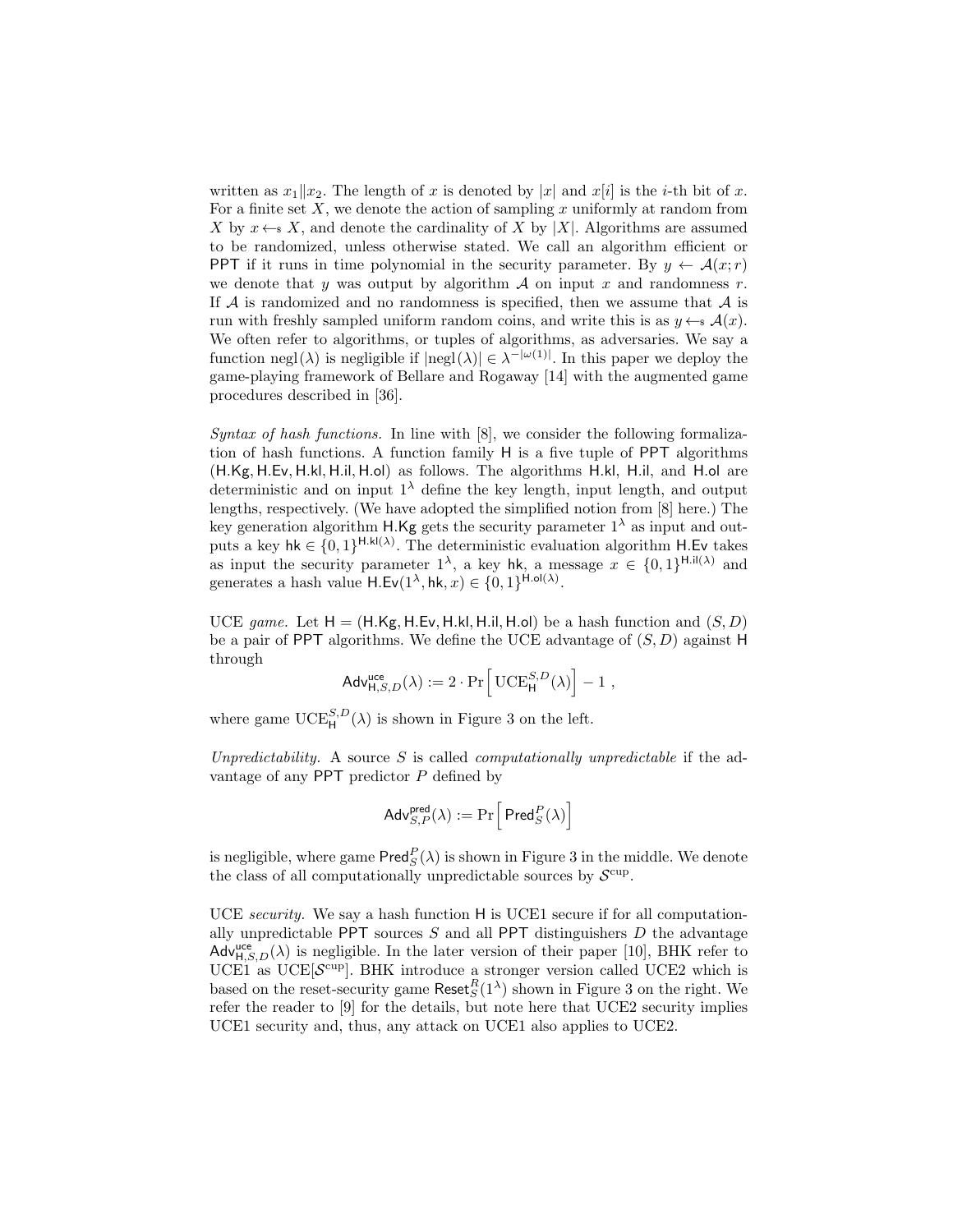We discuss the revised UCE assumptions introduced in [10], namely those for bounded parallel sources and split sources, in Section 4 and in the full version [19], respectively.

Indistinguishability obfuscation. Roughly speaking, an indistinguishability obfuscation (iO) scheme ensures that the obfuscations of any two functionally equivalent circuits are computationally indistinguishable. Indistinguishability obfuscation was originally proposed by Barak et al. [6] as a potential weakening of virtual-black-box obfuscation. We recall the definition from [24]. A PPT algorithm iO is called an *indistinguishability obfuscator* for a circuit class  $\{\mathcal{C}_\lambda\}_{\lambda\in\mathbb{N}}$  if the following conditions are satisfied:

– CORRECTNESS. For all security parameters  $\lambda \in \mathbb{N}$ , for all  $C \in \mathcal{C}_{\lambda}$ , and for all inputs  $x$  we have that

$$
\Pr[C'(x) = C(x) : C' \leftarrow \text{so}(1^{\lambda}, C)] = 1.
$$

– SECURITY. For any PPT distinguisher D, for all pairs of circuits  $C_0, C_1 \in$  $\mathcal{C}_{\lambda}$  such that  $C_0(x) = C_1(x)$  on all inputs x the following distinguishing advantage is negligible:

$$
\mathsf{Adv}_{i\mathsf{O},D,C_0,C_1}^{io}(\lambda) := \Pr \big[ \, D(i\mathsf{O}(1^{\lambda},C_1)) = 1 \big] - \Pr \big[ \, D(i\mathsf{O}(1^{\lambda},C_0)) = 1 \big] \; .
$$

With their recent candidate construction for indistinguishability obfuscation, Garg et al. [24] have revived interest in the study of obfuscation schemes (see, for example, [37,16,28,17,18,23,5,15] and the references therein). Garg et al. prove that under an intractability assumption related to multi-linear maps their construction yields an indistinguishability obfuscator for all circuits in  $\mathcal{NC}^1$ . Additionally, assuming a perfectly correct fully homomorphic encryption scheme and a perfectly sound non-interactive witness-indistinguishable proof system, they also show how their obfuscation scheme can be bootstrapped to support any polynomial-size circuit. In a recent work, Barak et al. [5] have further simplified the construction and showed that it is secure against all generic multi-linear attacks.

## 3 UCE1 and UCE2 Security

In this section we formalize our iO attack on the UCE1 (and hence the stronger UCE2) security of *any* concrete hash function. We also propose a fix to these notions which avoids the attack while still being applicable to a number of cryptosystems.

#### 3.1 The iO attack

Our attack uses an indistinguishability obfuscation scheme in a black-box way, but is non-black-box as it relies on the code of the hash function for obfuscation. (Therefore, the attack does not contradict the positive feasibility of BHK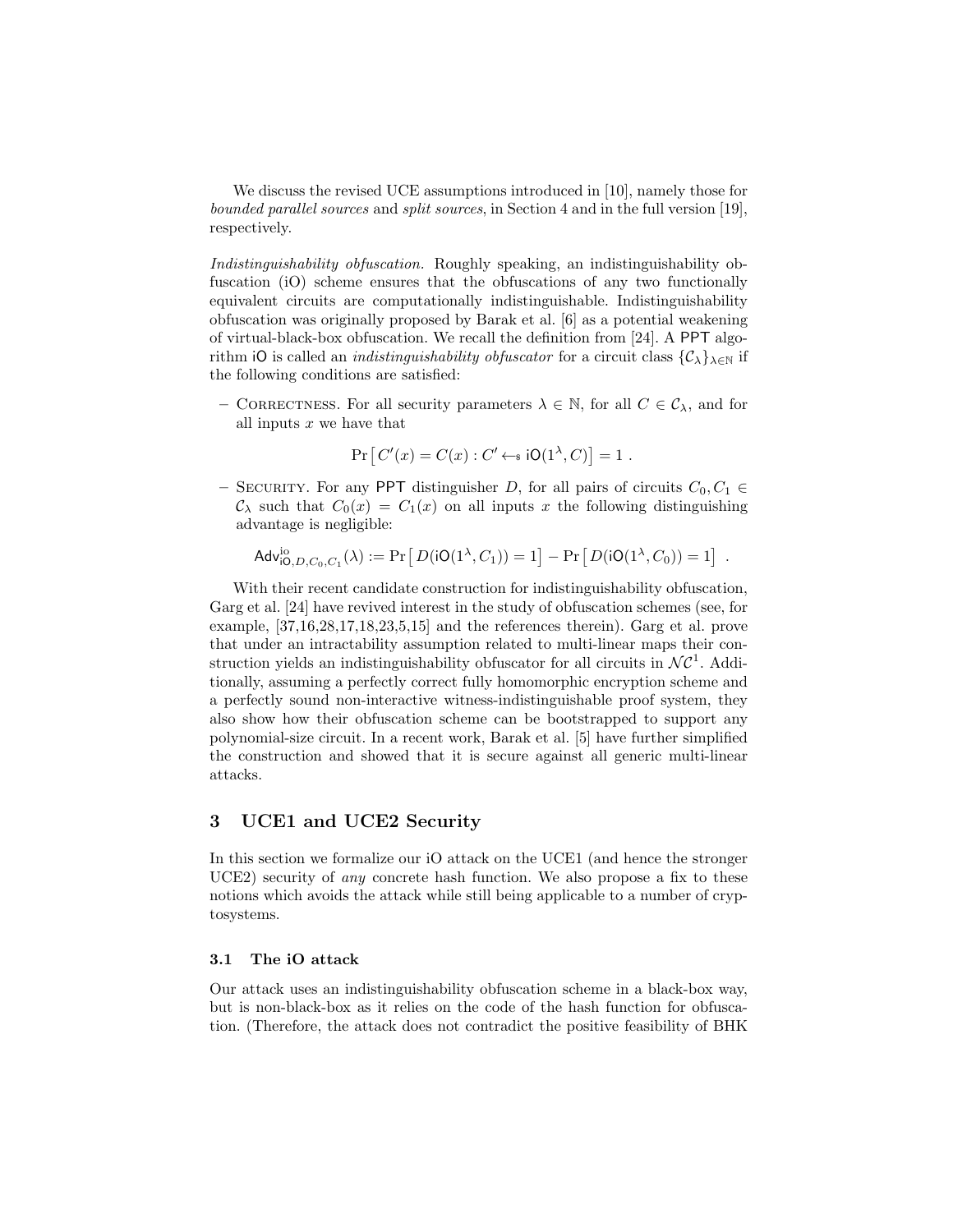in the random-oracle model.) We stress that the complexity of running our attack, although high, is polynomial, and will benefit from future advances in the construction of iO schemes.

**Theorem 1** (UCE1 infeasibility). If indistinguishability obfuscation exists, then UCE1 security cannot be achieved in the standard model.

We now present a sketch of the proof and defer the full proof to the full version [19].

Proof (sketch). Let H be a UCE1-secure hash function family. Let us assume for now that  $H \cdot ol(\lambda) \geq 2 \cdot H \cdot kl(\lambda)$ , that is, the output length of the hash function is at least twice the size of a hash key. (We will be dropping this condition shortly.) Define a source S which generates a random value  $x \leftarrow s \{0,1\}^{\text{H.i}(\lambda)}$  and computes  $y \leftarrow$  HASH $(x)$ . It then constructs the Boolean circuit

$$
C_{\lambda,\mathsf{H},x,y}(\cdot) := (\mathsf{H}.\mathsf{Ev}(1^{\lambda},\cdot,x) = y),
$$

that returns 1 on input hk if, and only if,  $H.Ev(1<sup>\lambda</sup>, hk, x)$  equals y. The source S passes on an encoding of circuit  $C_{\lambda,\mathsf{H},x,y}(\cdot)$  as leakage L to the distinguisher. We will later use obfuscation to ensure that  $x$  is not leaked by the encoding of  $C_{\lambda,H,x,y}(\cdot)$  (this is needed for unpredictability). The distinguisher D recovers circuit  $C_{\lambda,\mathsf{H},x,y}(\cdot)$  from the leakage L, and computes  $b' \leftarrow C_{\lambda,\mathsf{H},x,y}(\mathsf{hk})$  using the given hash key hk, and returns  $b'$ . The UCE1 adversary  $(S, D)$  has advantage  $1 - 2^{-H \cdot ol(\lambda)}$ : when the source is run with oracle access to  $H.Ev(1^{\lambda}, hk, \cdot)$ , the circuit always returns 1. When  $S$  interacts with a random oracle,  $y$  coincides with H.Ev( $1^{\lambda}$ , hk, x) with probability  $2^{-H \cdot ol(\lambda)}$ .

Now let iO be an indistinguishability obfuscator. Instead of leaking circuit  $C_{\lambda,\mathsf{H},x,y}(\cdot)$ , we let S compute an obfuscation of the circuit and output  $L \leftarrow \{i \in C_{\lambda,H,x,y}(\cdot)\}.$  By the correctness property of the obfuscator, distinguisher D, as before, has an overwhelming advantage in guessing the challenge bit correctly. It remains to show that the adapted source  $S$  is unpredictable.

In the unpredictability game  $\mathsf{Pred}^P_S(\lambda)$  oracle HASH is always implemented by a random oracle. Thus, with high probability the circuit  $C_{\lambda,\mathsf{H},x,y}(\cdot)$  is the constant zero circuit: for any  $x \in \{0,1\}^n$ , there are at most  $2^{|H_k(x)|}$  possible values for  $H.Ev(hk, x)$ , and a random y would be one of the image values with probability at most  $2^{|H.kl(\lambda)|}2^{-\ell}$  which by assumption is less than  $2^{-H.ol(\lambda)/2}$ . Now, to see that the source  $S$  is unpredictable note that the zero function and  $C_{\lambda,\mathsf{H},x,y}(\cdot)$  are functionally equivalent. This means that an indistinguishability obfuscation of  $C_{\lambda,H,x,y}$  will not leak any more information about x than the zero function would. Since  $x$  was chosen randomly, it remains hidden from the view of any PPT predicator P.

It remains to argue how we can drop the requirement on the size of hash keys. For this note that we can simply choose a t such that  $t > 2 \cdot [H.kl(\lambda)/H.ol(\lambda)]$ and let the source leak an obfuscation of the circuit  $(H.Ev(1^{\lambda}, \cdot, x_1) = y_1 \wedge \cdots \wedge$  $H.Ev(1^{\lambda}, \cdot, x_t) = y_t$ .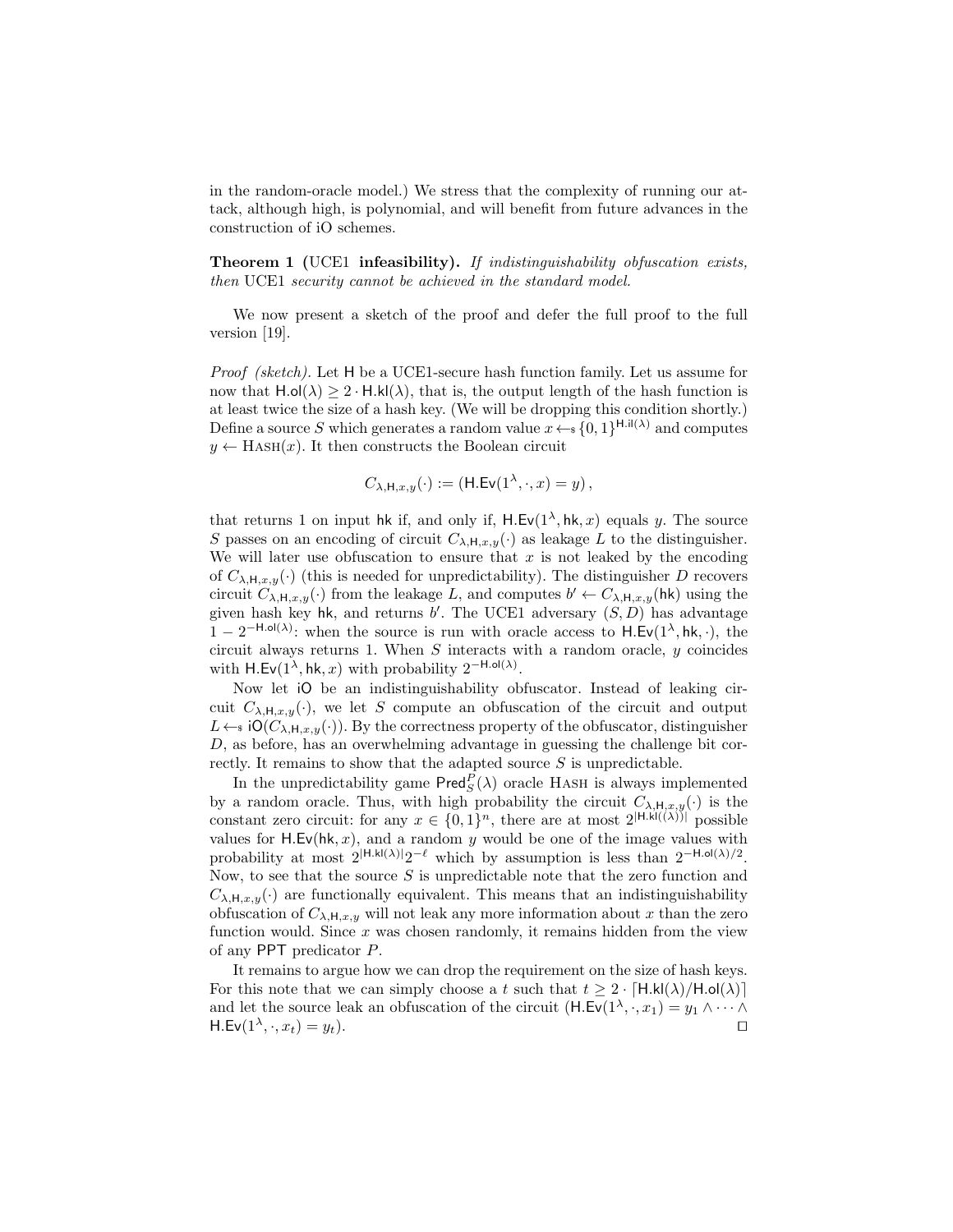In the above proof, we relied on the source being able to make multiple queries to its hash oracle. Bellare, Hoang, and Keelveedhi [11] point out that the theorem can be extended to a single-query source by applying a pseudorandom generator to the output of the hash function. This result is noteworthy as several applications only require the source to make a single query.

#### 3.2 Statistical unpredictability

The iO attack immediately gives rise to the following question: can the UCE1 and/or UCE2 notions be somehow patched so that they avoid the attack while maintaining (part of) their wide applicability? Fortunately, we show that this is indeed the case. We start by observing that the security guarantee of the indistinguishability obfuscator is only computational. Consequently, the attack can be directly ruled out by demanding the source to be statistically unpredictable, i.e., by letting a potential predictor run in unbounded time (but still impose polynomial query complexity). More formally, we say a source  $S$  is *statistically* unpredictable if the advantage of any (possibly unbounded) predictor  $P$  with polynomial query complexity in the  $\text{Pred}_{S}^{P}(\lambda)$  game shown in Figure 3 (middle) is negligible. Statistical UCE2 security can be defined analogously, where we let the reset distinguisher run in unbounded time and only place a polynomial bound on the number of its queries.

The above definition, in turn, leads to the following two questions: (1) Is a statistically secure variant of indistinguishability obfuscation possible? (2) Are there any application scenarios which only rely on this weaker property? Goldwasser and Rothblum [26] provide a negative answer to the first question by showing that the existence of a statistically secure iO scheme implies the collapse of the polynomial hierarchy to its second level. This impossibility result reinforces our confidence in the soundness of the above definition. For the second question, recall that the unpredictability game is always defined with respect to a random oracle, and hence statistical unpredictability may be (non-trivially) achievable. Indeed, consider a source which samples a random point  $x$ , queries it to its oracle, and leaks the result to the distinguisher. It is easy to see that this source is statistically unpredictable as a random oracle is one-way against unbounded adversaries. Indeed, many of the cryptosystems considered by BHK admit security proofs with sources that essentially take this simple form [8,9]. We present a brief discussion of these in the full version of this work.

After we communicated our attack [11], BHK in the revised version of their paper [10] also independently suggested the statistical notion of unpredictability. They denote by  $S^{\text{sup}}$  the class of all statistically unpredictable sources and recast their proofs of the above to use  $\text{UCE}[\mathcal{S}^{\text{sup}}]$ . We refer to [10] for details on the applications that can be salvaged with statistical UCE1 aka  $\text{UCE}[\mathcal{S}^{\text{sup}}]$ (resp. statistical UCE2 aka UCE $[\mathcal{S}^{srs}].$ 

We end this section by noting that for the hardcore predicate, BR93 encryption, D-PKE, MLE and OAEP application scenarios discussed in [8,9], the leakage contains auxiliary information related to a query x that only computationally hides x (e.g., it might contain a one-way image  $f(x)$ , or an encryption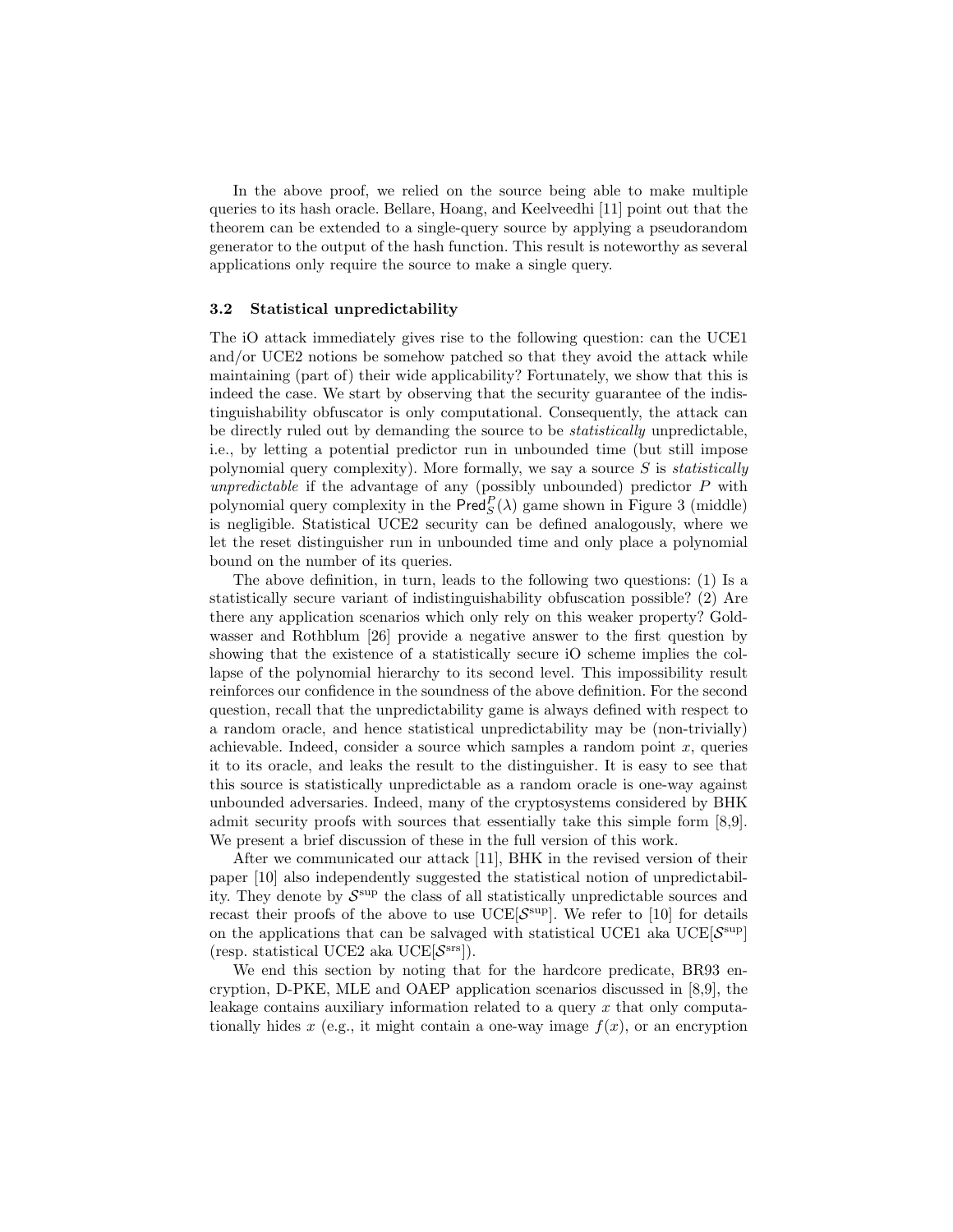of x). Consequently, an unbounded predictor might well be able to guess the point  $x$ , and in these cases our statistical patch is no longer useful. Despite this, we observe that UCE-secure hash functions with regard to statistical unpredictability are hardcore for highly non-injective one-way functions. (The proof is essentially equivalent to that in [9] and relies on the fact that any (even an unbounded) predictor cannot recover the exact query if the preimage space is super-polynomially large.)

## 4 Bounded Parallel Sources

In version [10] of their paper, BHK introduce novel UCE-type security notions to recover applications where statistical unpredictability is of no help. The main idea behind these new UCE assumptions is that, in order to keep the unpredictability condition computational, the source needs to operate in a restricted way so that the iO attack cannot be mounted any longer.

A new restricted source class that BHK introduce to recover the deterministic public-key encryption (D-PKE), message-locked encryption (MLE), and OAEP applications is that of bounded parallel sources. In parallel sources the source splits into two parts  $S_0$  and  $S_1$  as follows. The first part of the source  $S_0$  does not get oracle access to HASH, and simply outputs some preliminary leakage  $L_0$ and a vector  $L'$  of arbitrary bit strings. For each entry in  $L'$  an independent instance of the second part of the source  $S_1$  is run. This can be done in parallel as the several invocations do not share any coins or state. Instance  $i$  of  $S_1$  is given  $\mathbf{L}'[i]$  as input which then produces leakage  $\mathbf{L}[i]$ . As opposed to  $S_0$ , the second part  $S_1$  of parallel sources has oracle access to HASH. The final leakage of the source  $S := Pr[S_0, S_1]$  is set to be  $L := (L_0, L)$ . The details of a parallel source  $S = Pr[S_0, S_1]$  are given in Figure 4 on the left.

Without any further restrictions, parallel sources are as powerful as regular sources: simply ignore  $S_0$  and let a single  $S_1$  generate the entire leakage. Thus, in order to circumvent the iO attack, further restrictions are necessary. To this end, BHK restrict the resources of  $S_0$  and  $S_1$  via polynomials  $\tau$ ,  $\sigma$ , and q as follows: (1) the running time (circuit size) of each invocation of  $S_1$  is at most  $\tau(\cdot)$ ; (2) each invocation of  $S_1$  makes at most  $q(\cdot)$  oracle queries; and (3) the length of initial leakage  $L_0$  output by  $S_0$  is at most  $\sigma(\cdot)$ . BHK then consider the class  $S_{\tau,\sigma,q}^{\text{prl}}$  consisting of all parallel sources satisfying these bounds, and define UCE for computationally unpredictable, bounded parallel sources by considering  $\mathrm{UCE}[\mathcal{S}^{\mathrm{cup}} \cap \mathcal{S}^{\mathrm{prl}}_{\tau,\sigma,q}].$ 

For their results on D-PKE and MLE schemes, the parameters  $\tau$ ,  $\sigma$ , and q need to be fine-tuned according to the underlying encryption scheme. More precisely, BHK set q to 1 (each instance of  $S_1$  makes a single hash query),  $\sigma$ to the size of a key-pair (0 in the case of MLEs), and  $\tau$  to the runtime of the encryption operation plus the input and key sizes of the encryption scheme. It is easily seen that our basic attack does not fall into this class as long as the computation of the obfuscated circuit takes longer than what is granted by  $\tau$ .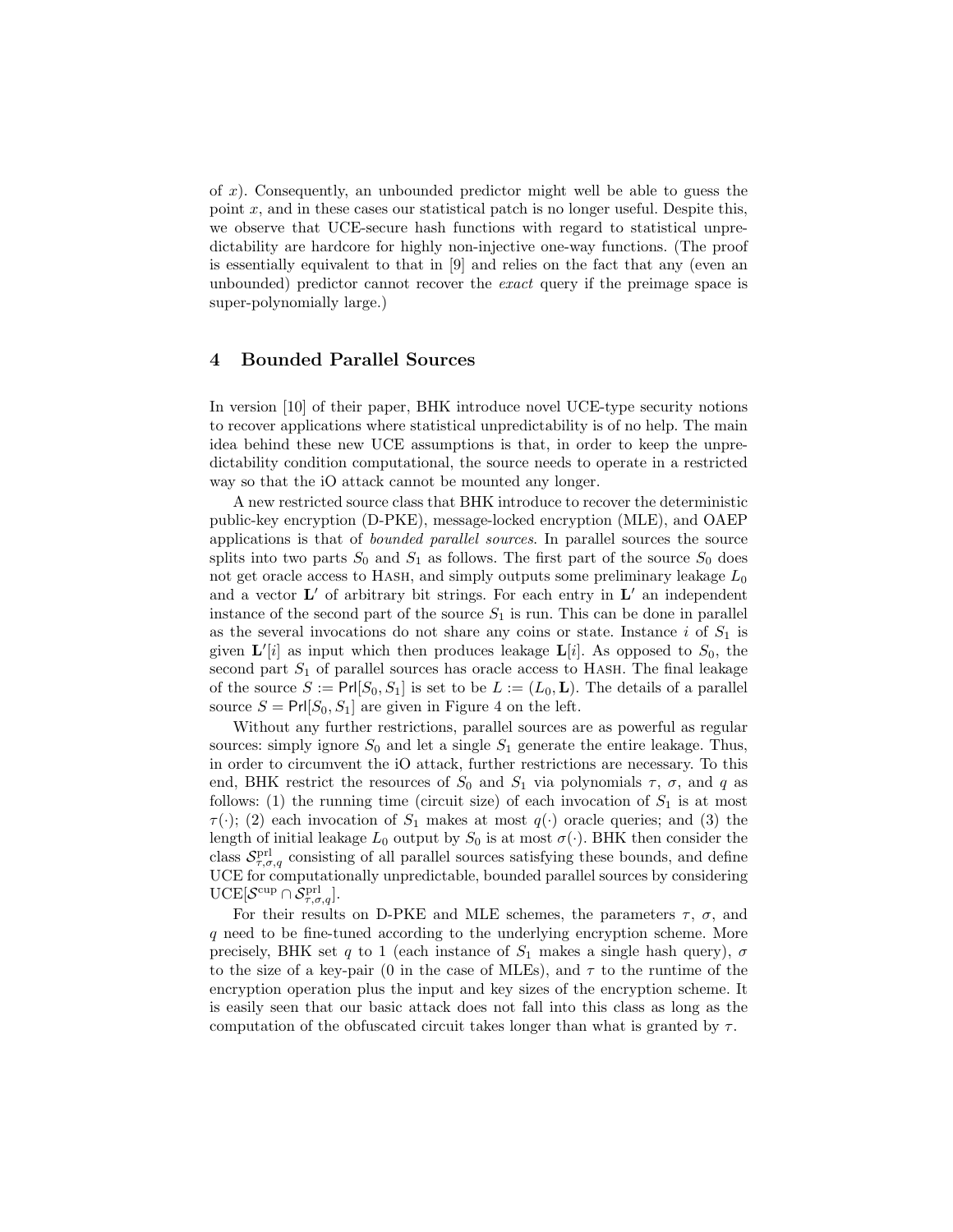| Prl SOURCE $S^{\text{HasH}}(1^{\lambda})$                                   | Splt SOURCE $S^{\text{HASH}}(1^{\lambda})$                                          |
|-----------------------------------------------------------------------------|-------------------------------------------------------------------------------------|
| $(L_0, L') \leftarrow s S_0(1^{\lambda})$                                   | $(L_0, \mathbf{x}) \leftarrow s S_0(1^{\lambda})$<br>for $i = 1, ,  \mathbf{x} $ do |
| for $i = 1, \ldots,  {\bf L}' $ do                                          |                                                                                     |
| $\mathbf{L}[i] \leftarrow s S_1^{\text{HASH}}(1^{\lambda}, \mathbf{L}'[i])$ | $y[i] \leftarrow s$ HASH $(x[i])$                                                   |
| $L \leftarrow (L_0, L)$                                                     | $L_1 \leftarrow s S_1(1^{\lambda}, \mathbf{y}); L \leftarrow (L_0, L_1)$            |
| return $L$                                                                  | return $L$                                                                          |

Fig. 4: The parallel source  $S = Pr[S_0, S_1]$  on the left and the split source  $S =$  $Splt[S_0, S_1]$  on the right as defined in the updated version of [10]. In both cases the source consists of two parts  $S_0$  and  $S_1$  that jointly generate leakage L. For split sources neither part gets direct oracle access to Hash. For parallel sources additional restrictions on the runtime and the number of queries of  $S_1$ , and the length of leakage  $L_0$ are imposed. Note that the invocations of  $S_1$  are parallelizable and independent of one another.

In choosing the parameters for bounded parallel sources, one has to strike a delicate balance between the complexity of obfuscating a hash function and the cost of encryption (resp. the application in question). Indeed, suppose that a bounded parallel source assumption with parameters as above is used to prove an MLE scheme secure in the standard model. Now if the complexity of the encryption scheme is high (e.g., because it is implemented based on iO [37] or because it includes (artificial) redundant code), then the assumption can be broken by the iO attack, as described in the previous section. Similarly, if one could reduce the complexity of obfuscating the hash function, an attack would become feasible. However, considering the current state of research, obfuscation is a very costly operation and thus, intuitively, computing the obfuscation of a hash function should be harder than encrypting a message.

Interestingly, as we show in this section, it is the parallel complexity of obfuscating a hash function (after a possibly complex preprocessing phase) that matters for the attack, and we can show that the latter can lie in a complexity class which is dramatically below that of computing the obfuscation of the hash function. More precisely, we show how to combine our iO attack with the randomized encodings of Applebaum, Ishai, and Kushilevitz [2] to split the attack into two stages such that the second stage is highly parallelizable. Before describing our attack, let us briefly recall the notion of randomized encodings.

## 4.1 Randomized encodings

Randomized encodings allow one to substantially reduce the complexity of computing a function f by instead computing an encoding of it. This technique was first introduced by Ishai and Kushilevitz [29,30] in the context of multi-party computation and has since found many applications [2,3,31,27,4,1]. The formalization of randomized encodings that we use here is due to Applebaum, Ishai, and Kushilevitz (AIK) [2] and is adapted to the setting of perfect correctness and computational privacy. Informally, we say that  $\hat{f}(x; r)$  is a randomized encoding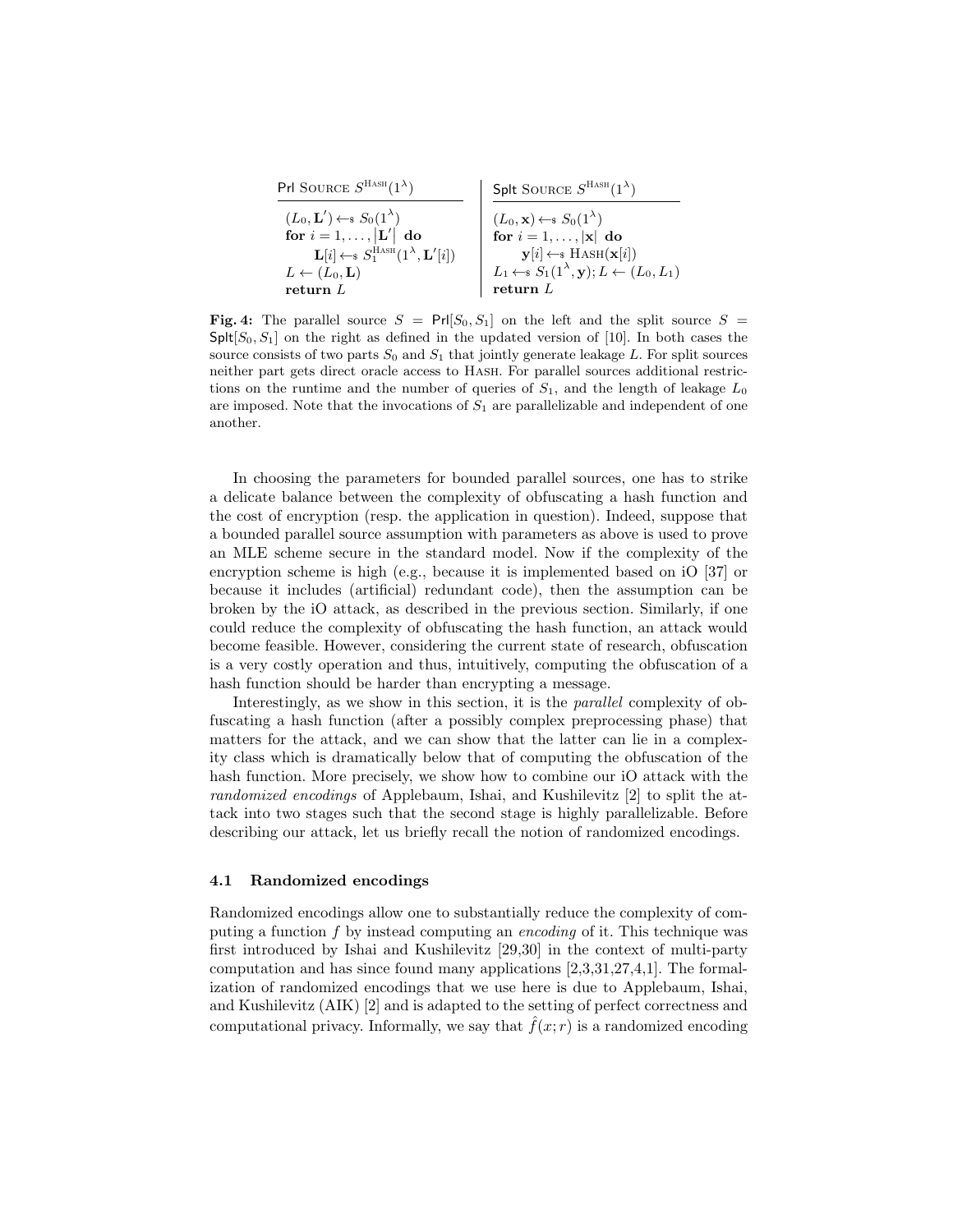of some function  $f(x)$  if (1) given  $\hat{f}(x; r)$  one can efficiently recover function value  $f(x)$ , and (2) given  $f(x)$ , one can efficiently sample from the distribution  $\hat{f}(x; r)$  induced by uniformly choosing r.

More precisely, a randomized encoding scheme RE consists of three efficient algorithms (enc, dec, Sim) as follows: (1) a probabilistic encoding algorithm enc which on input a security parameter  $1^{\lambda}$ , a circuit computing  $f_{\lambda}: \{0,1\}^{n(\lambda)} \to$  $\{0,1\}^{\ell(\lambda)}$  (of size polynomial in  $\lambda$ ) and an  $x \in \{0,1\}^{n(\lambda)}$  outputs an encoding  $z \in \{0,1\}^{s(\lambda)}$ ; (2) a deterministic decoder algorithm dec which on input the security parameter  $1^{\lambda}$  and an encoding  $z \in \{0,1\}^{s(\lambda)}$  outputs an image point  $y \in \{0,1\}^{\ell(\lambda)}$ ; and (3) a probabilistic simulation algorithm Sim which on input  $1^{\lambda}$  and an image point  $y \in \{0,1\}^{\ell(\lambda)}$  outputs an encoding  $z \in \{0,1\}^{s(\lambda)}$ . To keep our notation consistent with the previous literature on randomized encoding, for a given circuit  $f_{\lambda}$ , we will refer to the the mapping enc $(1^{\lambda}, f_{\lambda}, \cdot; \cdot)$  by  $\hat{f}_{\lambda}$ :  $\{0,1\}^{n(\lambda)} \times \{0,1\}^{m(\lambda)} \to \{0,1\}^{s(\lambda)}$ , where  $\{0,1\}^{m(\lambda)}$  is the randomness space of enc. We say scheme RE is a perfectly correct, computationally private randomized encoding for a circuit class  $\{\mathcal{F}_\lambda\}_{\lambda\in\mathbb{N}}$  if it satisfies the following two conditions.

- CORRECTNESS. For any  $f_{\lambda} \in \mathcal{F}_{\lambda}$  and any input  $x \in \{0,1\}^{n(\lambda)}$  we have that

$$
\Pr\left[\det(1^{\lambda}, \hat{f}_{\lambda}(x; r_{\text{enc}})) = f_{\lambda}(x) : r_{\text{enc}} \leftarrow \{0, 1\}^{m(\lambda)}\right] = 1.
$$

– PRIVACY. For any PPT distinguisher D, any  $f_{\lambda} \in \mathcal{F}_{\lambda}$ , and any input  $x \in$  $\{0,1\}^{n(\lambda)}$  the distinguishing advantage  $\mathsf{Adv}^{\mathsf{re}}_{\mathsf{RE},D,x}$  is negligible, where advantage  $\mathsf{Adv}^{\mathsf{re}}_{\mathsf{RE},D,x}(\lambda)$  is defined as:

$$
\Pr[D(1^{\lambda}, \hat{f}_{\lambda}(x; r_{\text{enc}})) = 1 : r_{\text{enc}} \leftarrow \{0, 1\}^{m(\lambda)}] - \Pr[D(1^{\lambda}, \text{Sim}(1^{\lambda}, f_{\lambda}(x)) = 1] .
$$

Functions  $n, \ell, s$ , and m are polynomials, however, we will be dropping the explicit dependency on  $\lambda$  in order to simplify notation, and set  $n := n(\lambda)$ ,  $\ell :=$  $\ell(\lambda), s := s(\lambda)$ , and  $m := m(\lambda)$ .

AIK used randomized encodings to construct cryptography in  $\mathcal{NC}^0$ . For us, the complexity of the encoding is not important. Rather, we will make use of encodings with small locality, where each bit in the randomized encoding  $f(x; r)$ only depends on at most a single bit of x (but possibly many bits of  $r$ ). We will return to the topic of locality in Section 4.3.

### 4.2 Composing iO with randomized encodings

To ease readability, we present our attack in two stages. First, we show that our iO attack can be composed with any randomized encoding scheme in a way which neither affects the adversary's advantage nor the unpredictability of its implicit source. Then, in the next subsection, we use a special type of RE scheme known as decomposable randomized encodings [31] to split and parallelize the adversary's source in order to meet the (minimal) bounds of  $q(\lambda) = 1$ ,  $\sigma(\lambda) = 0$ , and  $\tau(\lambda) \in \mathcal{O}(\lambda)$ . Consequently, our attack will rule out bounded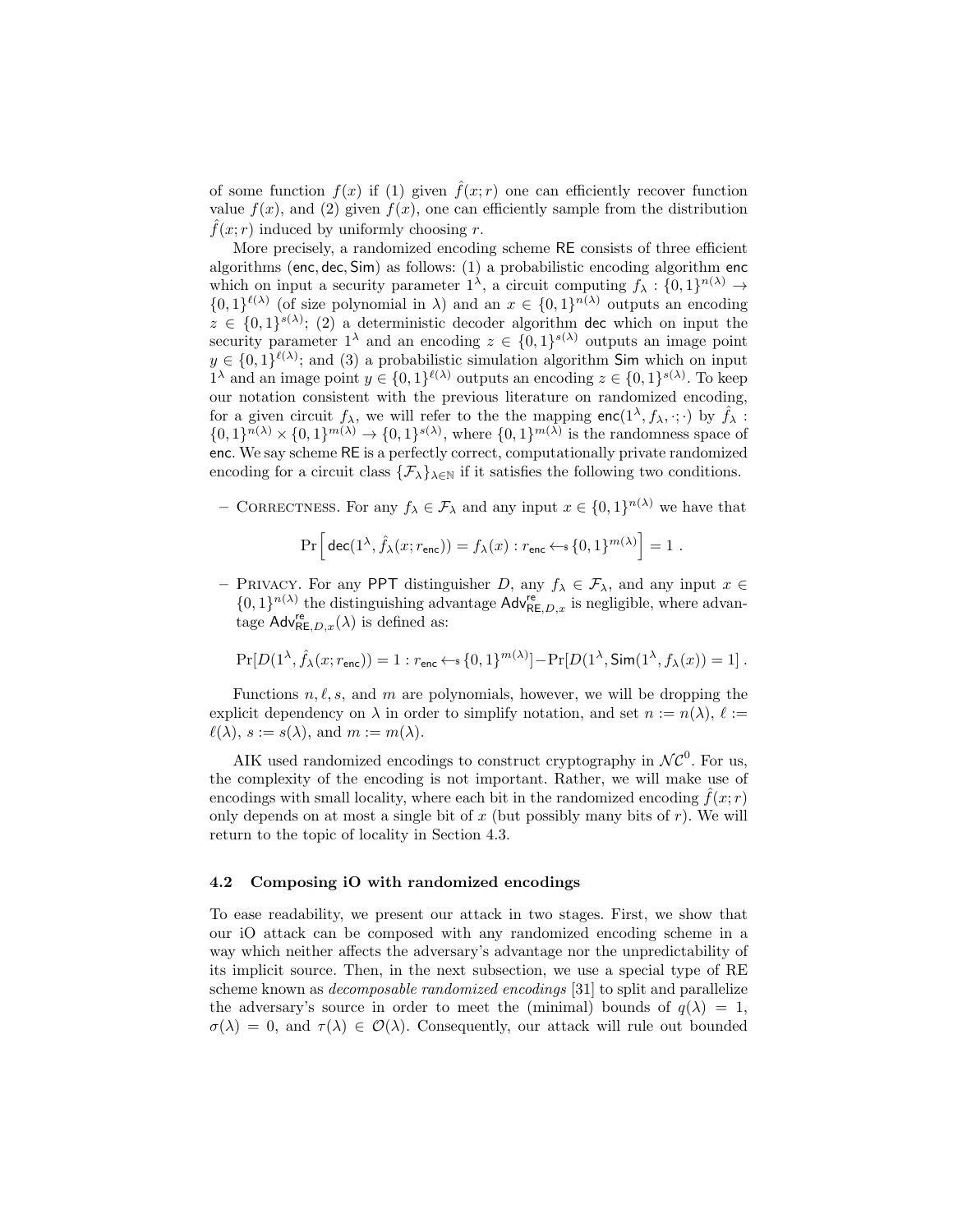parallel sources for these parameters. Since the bounds that our attacks achieves are very stringent, and an encryption scheme has to at least run in time  $\mathcal{O}(\lambda)$ (and make a single Hash query), assuming indistinguishability obfuscation, it is unlikely that bounded parallel sources can be used to instantiate ROs in any meaningful application scenario.

Let H be a UCE $[\mathcal{S}^{\text{cup}} \cap \mathcal{S}^{\text{prl}}_{\tau,\sigma,q}]$ -secure hash function, iO be an indistinguishability obfuscator, and let us assume once again that  $H \cdot ol(\lambda) \geq 2 \cdot H \cdot kl(\lambda)$ . (As in the proof of Theorem 1, this assumption will be without loss of generality.)

The attacker. Define  $C_{\lambda,\mathsf{H},x,y}(\cdot) := (\mathsf{H}.\mathsf{Ev}(1^{\lambda},\cdot,x) = y)$ , and compute a randomized encoding of the circuit

$$
f:(x, y, r_{\text{io}}) \mapsto \text{iO}(C_{\lambda, H, x, y}(\cdot); r_{\text{io}}),
$$

where  $r_{\text{io}}$  is the randomness used by the obfuscator. As in the proof of Theorem 1, we consider the source S which chooses random values x,  $r_{\text{io}}$ , and  $r_{\text{enc}}$ , queries x to its oracle to obtain  $y \leftarrow$  HASH $(x)$ , and leaks the randomized encoding

$$
L := \hat{f}(x, y, r_{\text{io}}; r_{\text{enc}}) .
$$

The distinguisher D gets as input a hash key hk and an encoding  $\hat{f}(x, y, r_{\text{io}}; r_{\text{enc}})$ . It uses the decoder dec of the randomized encoding scheme to recover

$$
f(x, y, r_{\text{io}}) \leftarrow \text{dec}(\hat{f}(x, y, r_{\text{io}}; r_{\text{enc}})) \ .
$$

It then interprets the result as a circuit, runs it on on hk, and returns whatever the circuit outputs.

By correctness of the randomized encoding, the advantage of the adversary is identical to the one in our original iO-attack. Moreover, the source is computationally unpredictable which follows when combining the analysis of the previous section with the privacy of the randomized encoding. We give the formal analysis of advantage and success probability in the full version [19].

#### 4.3 Splitting and parallelizing S using decomposable REs

The attack described in the previous subsection works for any randomized encoding scheme. In particular, now, we will use a decomposable randomized encoding scheme to instantiate the attack; this allows us to recast the above source as a bounded parallel source. Let us begin with the definition decomposable randomized encodings.

Decomposable encodings. In a decomposable randomized encoding (DRE) scheme, every output bit of the encoding  $f(x; r)$  depends on at most a single bit of x (but possibly on arbitrarily many bits of  $r$ ). More precisely, a decomposable randomized encoding scheme DRE consists of a four tuple of algorithms (idx, enc, dec, Sim) as follows. Algorithm idx on input a circuit  $f$  and an index  $i \in [s]$  outputs an index  $j \in [n] \cup \{0\}$ . The decomposable encoding algorithm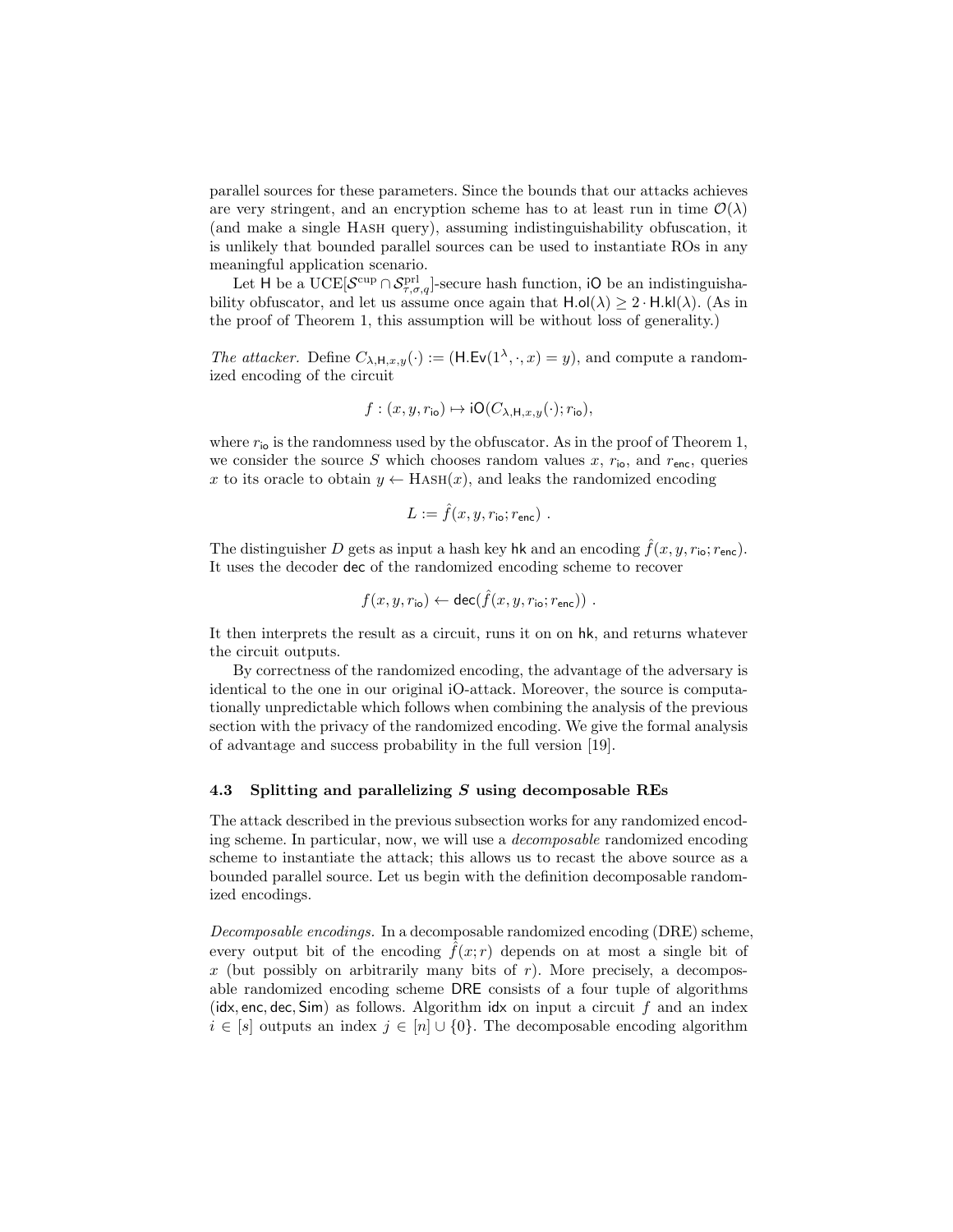enc operates based on a local encoding algorithm enc as follows. On input a circuit f, a point x, and random coins  $r_{\text{enc}}$ , for each  $i \in [s]$  compute  $z_i \leftarrow$  $\overline{\text{enc}}(f, i, x[\text{idx}(f, i)]; r_{\text{enc}})$ , where we define  $x[0] := \perp$ , and return  $z \leftarrow (z_1, \ldots, z_s)$ . Algorithms dec and Sim play the same roles as those in a conventional RE scheme. As before, we denote  $\overline{\text{enc}}(f, i, b; r_{\text{enc}})$  by  $\hat{f}_i(b; r_{\text{enc}})$ . Thus we may write

$$
\hat{f}(x;r_{\mathsf{enc}}) = \hat{f}_1(x[\mathsf{idx}(1)];r_{\mathsf{enc}}) || \hat{f}_2(x[\mathsf{idx}(2)];r_{\mathsf{enc}}) || \cdots || \hat{f}_s(x[\mathsf{idx}(s)];r_{\mathsf{enc}}) .
$$

As Ishai et al. [31] point out, several constructions of randomized encodings are decomposable. For example, AIK's construction based on garbled circuits [3] is a decomposable, perfectly correct, and computationally private randomized encoding for any function in  $P/poly$ . Their construction relies only on the existence of secure pseudorandom generators.

Using decomposable encodings, we show that our attack can be parallelized. The idea is that each instance of  $S_1$  is responsible for computing a single bit of  $\hat{f}(x; r_{\text{enc}})$ . However, potentially, computing even a single bit of  $\hat{f}(x; r_{\text{enc}})$  can be a computationally heavy task. We thus outsource pre-computation to  $S_0$  such that for  $S_1$ , computing a single bit of  $\hat{f}(x; r_{\text{enc}})$  becomes easy. For concreteness, let us think about the instance of  $S_1$  that computes the first bit of  $\hat{f}(x; r_{\text{enc}})$ . As the encoding is decomposable, the first bit of  $\hat{f}(x; r_{\text{enc}})$  only depends on a single bit  $x_i$  of x.  $S_0$  now picks  $r_{\text{enc}}$  and computes the first bit of  $\hat{f}(x; r_{\text{enc}})$  simply for both cases,  $x_i = 0$  and if  $x_i = 1$ . It obtains two values and passes these two values to  $S_1$ . Now, as source  $S_1$  has access to HASH it can compute the actual  $x_i$  and its task is thus merely picking the right precomputed bit as output. We give the full description of the attack in the full version [19].

Theorem 2 (Bounded parallel UCE infeasibility). If indistinguishability obfuscation (and PRGs) exist, then UCE $[\mathcal{S}^{\text{cup}} \cap \mathcal{S}^{\text{prl}}_{\tau,\sigma,q}]$  security cannot be achieved in the standard model for  $q \neq 0$ , any  $\sigma \geq 0$ , and  $\tau \in \Omega(\lambda)$ .

Following the above attack, BHK [12] retracted bounded parallel sources and replaced them by new source classes that are specifically designed according to each application scenario.

# 5 Split Sources

In principle, bounded parallel sources would also suffice to recover the application of UCEs to hardcore functions. However, for this purpose, BHK [10] introduce a second, simpler UCE notion which is based on computational unpredictability and so-called *split sources*. A split source S is composed of two algorithms  $S_0$  and  $S_1$ , where neither gets direct access to the HASH oracle. Algorithm  $S_0$  outputs  $L_0$ together with a vector of points  $x$ . For each entry of  $x$ , the corresponding HASH value is computed, and the vector of hash values  $y$  is formed. Algorithm  $S_1$  is then run on y produces leakage  $L_1$ . The leakage of the split source  $S := \mathsf{Splt}[S_0, S_1]$ then equals  $L := (L_0, L_1)$ . We give the pseudocode in Figure 4 on the right.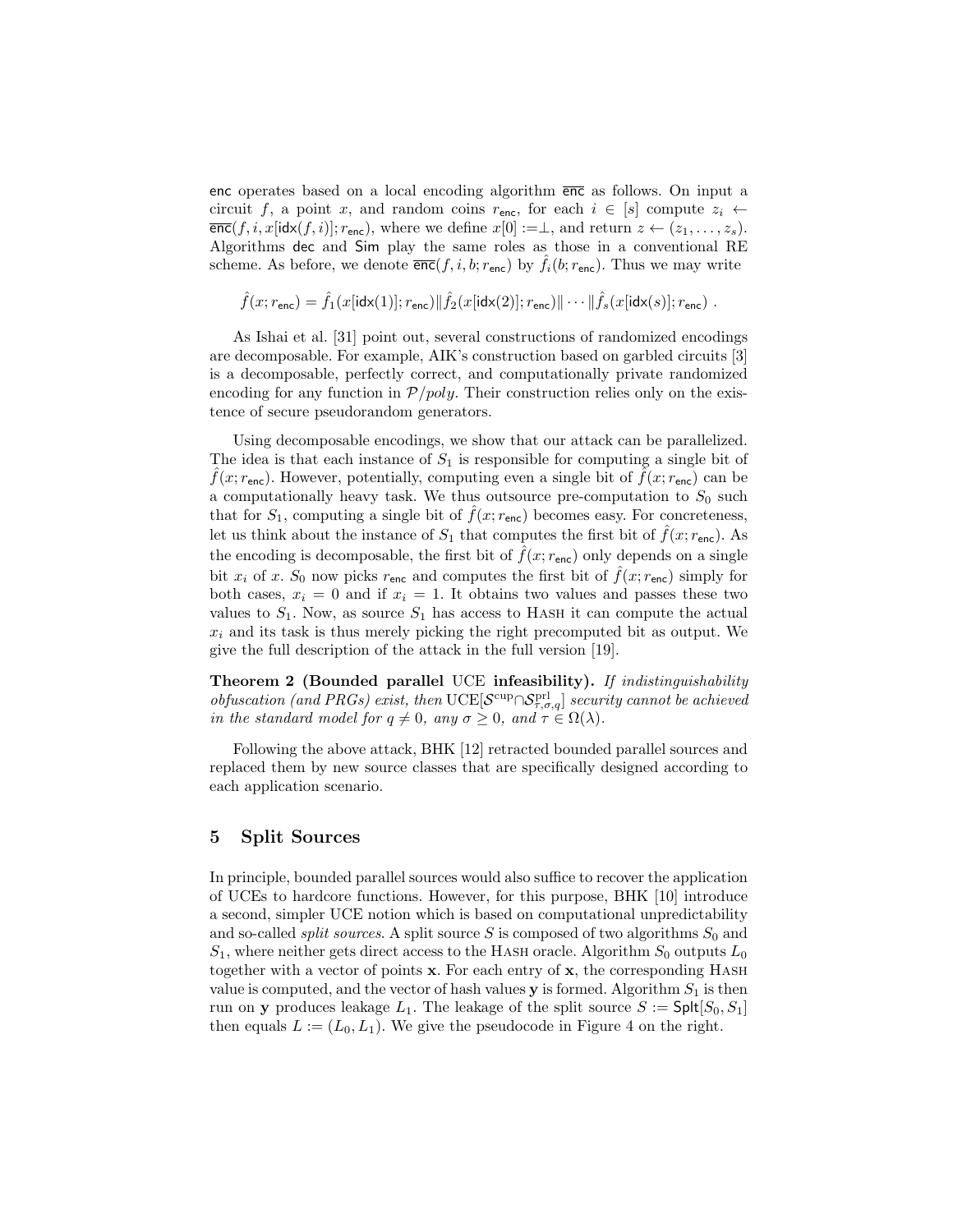Split sources avoid our original attack, as well as its generalized version, as neither component of the source gets direct access to the Hash oracle. In the full version of this work [19], we discuss the composition of split-source UCEsecure functions with one-way permutations and also study the implications of existence of certain forms of obfuscators on their feasibility.

For example, consider a hash function where its inputs are first run through a one-way permutation before being hashed. Intuitively, this application of a one-way permutation should not harm UCE security. Indeed, this can be easily seen to be the case for the standard notions of one-wayness, collision resistance, and pseudorandomness. We show that statistical UCE1 security also enjoys this property. However, when composing a UCE $[\mathcal{S}^{\text{cup}} \cap \mathcal{S}^{\text{split}}]$  hash functions with a one-way permutation, the resulting function fails to be  $\mathrm{UCE}[\mathcal{S}^{\mathrm{cup}} \cap \mathcal{S}^{\mathrm{splt}}]$  secure.

We also show that certain levels of unobfuscatability are necessary for a hash function to achieve UCE security with respect to split sources. For instance, the function that maps x to an obfuscation of the circuit  $H(\cdot, x)$  must not be one way. Further, this must also be the case for obfuscators that are specially designed to support H. For example, as a practical instantiation of UCEs, BHK suggest to use the SHA family [34] in HMAC mode [8]. Our results imply that in order to obtain confidence in the security of this construction, its extractability properties in conjunction with, say, the candidate obfuscator of Garg et al. [24] should be studied. We note that due to their simplicity, our results potentially also apply to other UCE notions which rely on a computational unpredictability notion. We refer to [19] for a more detailed discussion of split sources.

## Acknowledgments

We thank Mihir Bellare, Viet Tung Hoang, and Sriram Keelveedhi for their personal communication [11]. Christina Brzuska was supported by the Israel Science Foundation (grant 1076/11 and 1155/11), the Israel Ministry of Science and Technology grant 3-9094), and the German-Israeli Foundation for Scientific Research and Development (grant 1152/2011). Pooya Farshim was supported by grant Fi 940/4-1 of the German Research Foundation (DFG). Arno Mittelbach was supported by CASED (www.cased.de) and DFG SPP 1736.

## References

- 1. Applebaum, B.: Bootstrapping obfuscators via fast pseudorandom functions. Cryptology ePrint Archive, Report 2013/699 (2013), http://eprint.iacr.org/2013/699
- 2. Applebaum, B., Ishai, Y., Kushilevitz, E.: Cryptography in  $NC<sup>0</sup>$ . In: 45th FOCS. pp. 166–175. IEEE Computer Society Press (Oct 2004)
- 3. Applebaum, B., Ishai, Y., Kushilevitz, E.: Computationally private randomizing polynomials and their applications. Computational Complexity 15(2), 115–162 (2006)
- 4. Applebaum, B., Ishai, Y., Kushilevitz, E., Waters, B.: Encoding functions with constant online rate or how to compress garbled circuits keys. In: Canetti, R.,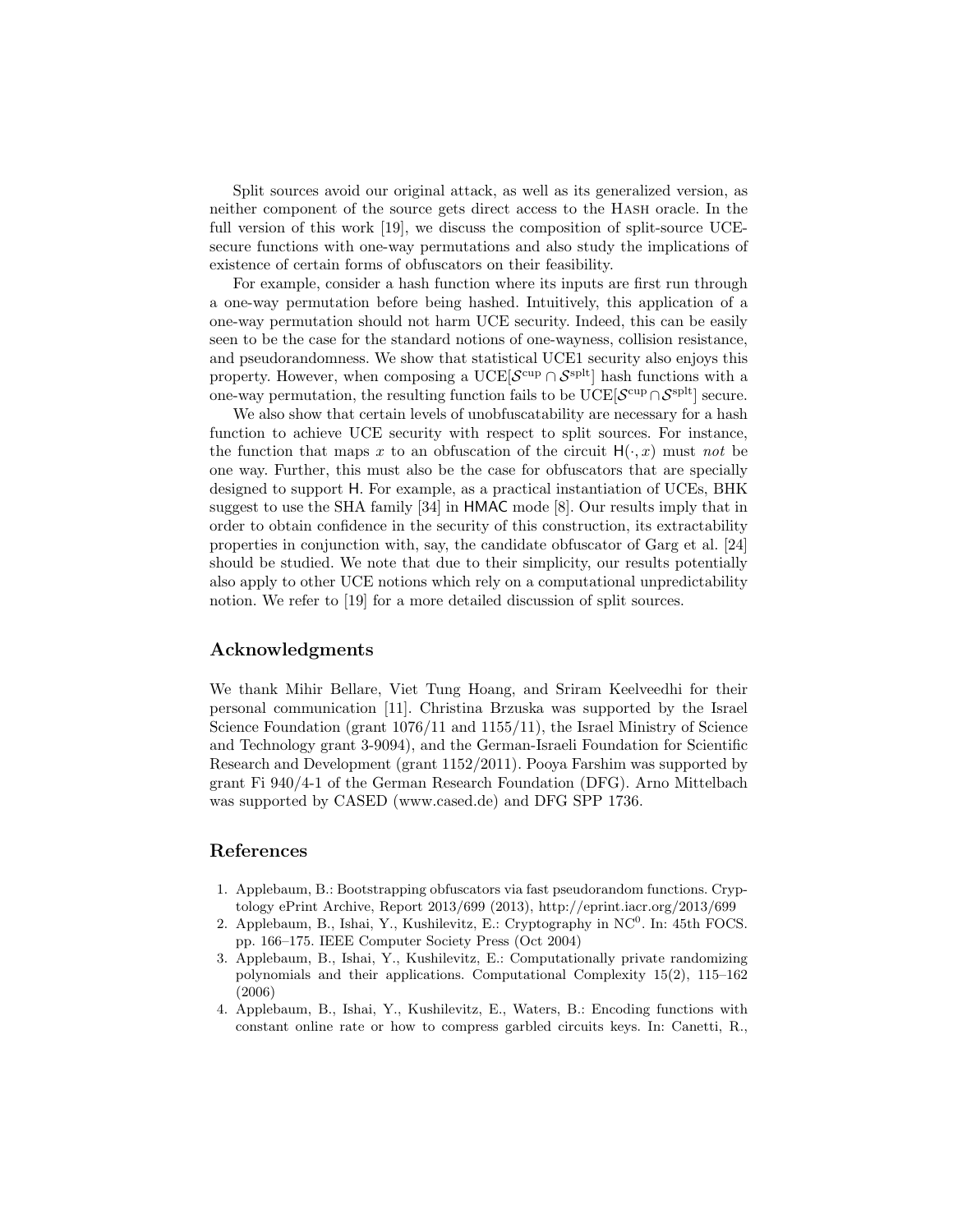Garay, J.A. (eds.) CRYPTO 2013, Part II. LNCS, vol. 8043, pp. 166–184. Springer (Aug 2013)

- 5. Barak, B., Garg, S., Kalai, Y.T., Paneth, O., Sahai, A.: Protecting obfuscation against algebraic attacks. In: Nguyen, P.Q., Oswald, E. (eds.) EUROCRYPT 2014. LNCS, vol. 8441, pp. 221–238. Springer (May 2014)
- 6. Barak, B., Goldreich, O., Impagliazzo, R., Rudich, S., Sahai, A., Vadhan, S.P., Yang, K.: On the (im)possibility of obfuscating programs. In: Kilian, J. (ed.) CRYPTO 2001. LNCS, vol. 2139, pp. 1–18. Springer (Aug 2001)
- 7. Bellare, M., Boldyreva, A., Palacio, A.: An uninstantiable random-oracle-model scheme for a hybrid-encryption problem. In: Cachin, C., Camenisch, J. (eds.) EU-ROCRYPT 2004. LNCS, vol. 3027, pp. 171–188. Springer (May 2004)
- 8. Bellare, M., Hoang, V.T., Keelveedhi, S.: Instantiating random oracles via UCEs. In: Canetti, R., Garay, J.A. (eds.) CRYPTO 2013, Part II. LNCS, vol. 8043, pp. 398–415. Springer (Aug 2013)
- 9. Bellare, M., Hoang, V.T., Keelveedhi, S.: Instantiating random oracles via UCEs. Cryptology ePrint Archive, Report 2013/424. (Aug 1, 2013), (Latest version prior to our attack [11].) http://eprint.iacr.org/2013/424/20130801:043135.)
- 10. Bellare, M., Hoang, V.T., Keelveedhi, S.: Instantiating random oracles via UCEs. Cryptology ePrint Archive, Report 2013/424. (Oct 17, 2013), (Latest version at the time of writing.) http://eprint.iacr.org/2013/424/20131017:000316
- 11. Bellare, M., Hoang, V.T., Keelveedhi, S.: Personal communication (Sep, 2013)
- 12. Bellare, M., Hoang, V.T., Keelveedhi, S.: Instantiating random oracles via UCEs. Cryptology ePrint Archive, Report 2013/424. (May 20, 2014), (Latest version at the time of writing.) http://eprint.iacr.org/2013/424/20140520:182716
- 13. Bellare, M., Rogaway, P.: Random oracles are practical: A paradigm for designing efficient protocols. In: Ashby, V. (ed.) ACM CCS 93. pp. 62–73. ACM Press (Nov 1993)
- 14. Bellare, M., Rogaway, P.: The security of triple encryption and a framework for code-based game-playing proofs. In: Vaudenay, S. (ed.) EUROCRYPT 2006. LNCS, vol. 4004, pp. 409–426. Springer (May / Jun 2006)
- 15. Boyle, E., Chung, K.M., Pass, R.: On extractability obfuscation. In: Lindell, Y. (ed.) TCC 2014. LNCS, vol. 8349, pp. 52–73. Springer (Feb 2014)
- 16. Brakerski, Z., Rothblum, G.N.: Obfuscating conjunctions. In: Canetti, R., Garay, J.A. (eds.) CRYPTO 2013, Part II. LNCS, vol. 8043, pp. 416–434. Springer (Aug 2013)
- 17. Brakerski, Z., Rothblum, G.N.: Black-box obfuscation for d-CNFs. In: Naor, M. (ed.) ITCS 2014. pp. 235–250. ACM (Jan 2014)
- 18. Brakerski, Z., Rothblum, G.N.: Virtual black-box obfuscation for all circuits via generic graded encoding. In: Lindell, Y. (ed.) TCC 2014. LNCS, vol. 8349, pp. 1–25. Springer (Feb 2014)
- 19. Brzuska, C., Farshim, P., Mittelbach, A.: Indistinguishability obfuscation and UCEs: The case of computationally unpredictable sources. Cryptology ePrint Archive, Report 2014/099 (2014), http://eprint.iacr.org/2014/099
- 20. Canetti, R., Goldreich, O., Halevi, S.: The random oracle methodology, revisited (preliminary version). In: 30th ACM STOC. pp. 209–218. ACM Press (May 1998)
- 21. Canetti, R., Goldreich, O., Halevi, S.: On the random-oracle methodology as applied to length-restricted signature schemes. In: Naor, M. (ed.) TCC 2004. LNCS, vol. 2951, pp. 40–57. Springer (Feb 2004)
- 22. Dodis, Y., Oliveira, R., Pietrzak, K.: On the generic insecurity of the full domain hash. In: Shoup, V. (ed.) CRYPTO 2005. LNCS, vol. 3621, pp. 449–466. Springer (Aug 2005)